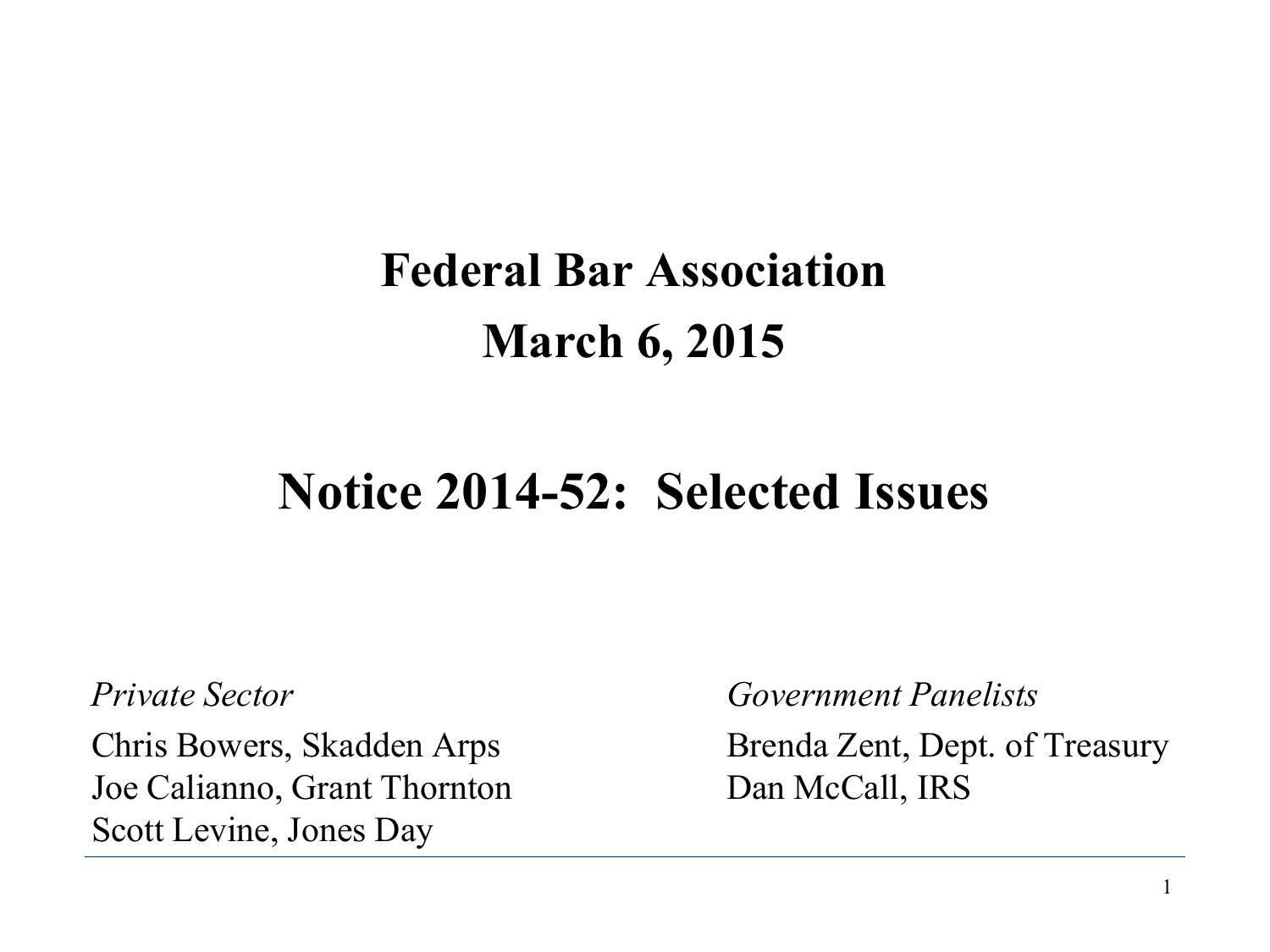#### Agenda

- Section 7874 General Rules
- Notice 2014-52: Rules Increasing the Likelihood that Section 7874 Applies
	- Passive Asset Look-Through Rule
	- Slim Down Distribution Rule
	- Spinversions and other Subsequent Transfers of Stock Rules
- Notice 2014-52: Rules Decreasing the Tax Benefits of Inverting
	- Hopscotch Loan Rule
- Other Aspects of Notice 2014-52
	- Future Guidance
	- **Treaty Policy**
	- Timing, Legislation, Bold Predictions
- 2016 Greenbook Proposal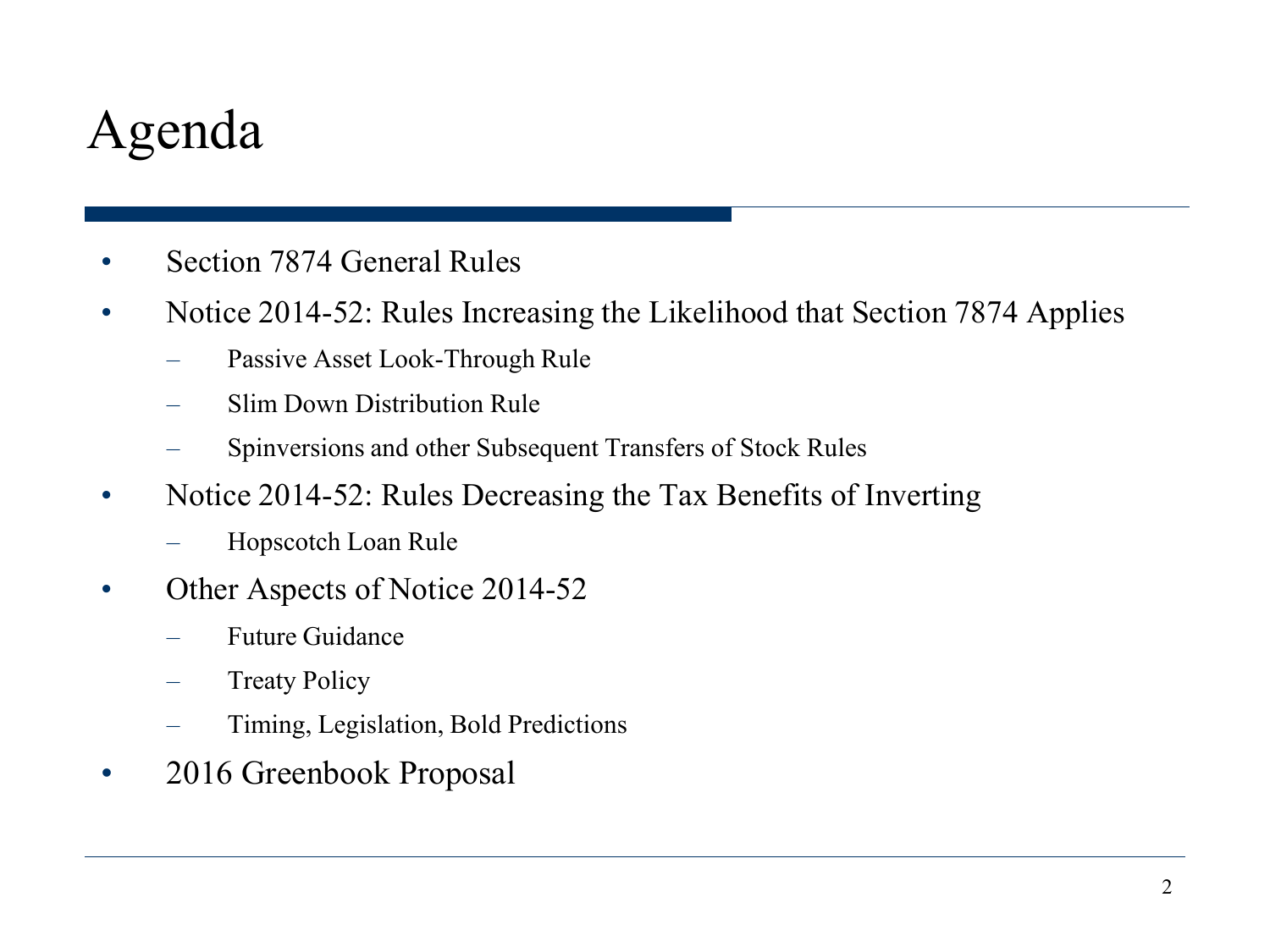#### Section 7874 General Rules

- Under section  $7874(a)(1)$ , if the three conditions below are satisfied, then the DE (defined below) will be fully taxed on its Inversion Gains (meaning certain inversion-based gains and income will be taxed without the use of certain offsetting deductions and credits) unless section 7874(b) applies:
	- *Substantially all* of the assets of a Domestic Entity ("DE") are acquired (directly or indirectly) by a Foreign Acquiror ("FA") (generally, 100 percent stock acquisitions satisfy this requirement);
	- Shareholders of DE own, *by reason of* their ownership in DE, 60 percent or more of the stock (vote or value) of FA (the "Ownership Fraction"); and
	- After the acquisition, FA, in conjunction with the members of its Expanded Affiliated Group ("EAG"), does not have substantial business activities in FA's country of organization (generally 25-percent employee, asset, and gross income tests, *see* Treas. Reg. sec. 1.7874- 3T).
		- o The term EAG generally means 1 or more chains of corporations (including foreign corporations) connected through more than 50 percent stock ownership (by vote and value) with a common parent corporation.
- Section 7874(b) if the 3 conditions above are satisfied, and the Ownership Fraction is 80 percent or more, then FA will be treated as a U.S. corporation for U.S. federal income tax purposes.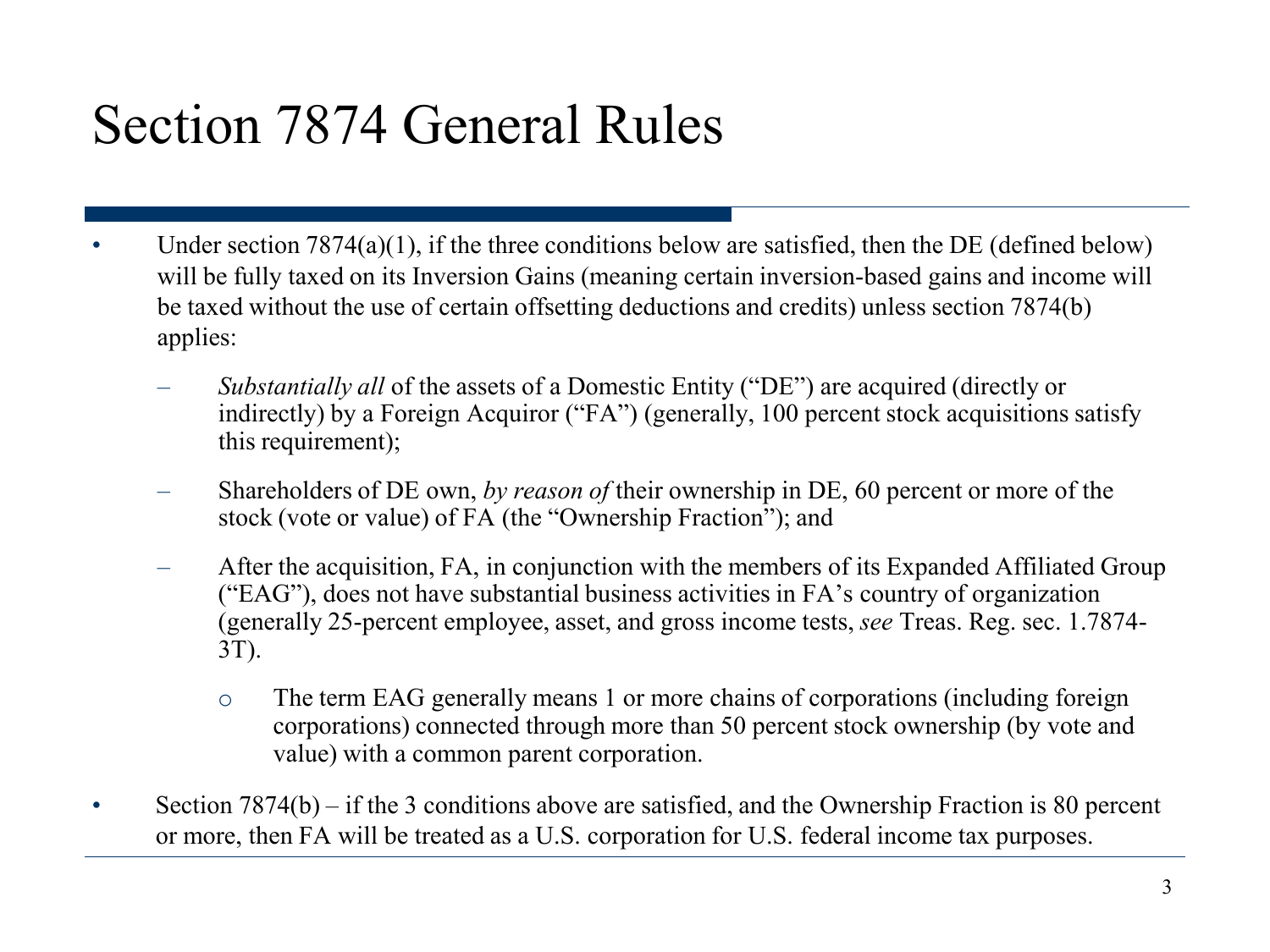#### Section 7874 General Rules

- Under section  $7874(c)(2)(A)$ , FA stock owned by members of the EAG of which FA is a member is not included in the numerator or the denominator of the Ownership Fraction.
- Treas. Reg. sec. 1.7874-1 provides guidance addressing two situations where FA stock that is owned by members of the EAG of which FA is a member is nonetheless included in the denominator, but not the numerator, of the Ownership Fraction.
	- **Internal Group Restructurings**  where before the acquisition, 80 percent or more of the DE was owned (directly or indirectly) by the common parent of the EAG after the acquisition, and after the acquisition, 80 percent or more of FA is owned (directly or indirectly) by the same common parent.
	- **Loss of Control**  where after the acquisition, former DE shareholders do not hold, directly or indirectly, more than 50 percent of any member of the EAG.
- Treas. Reg. sec. 1.7874-2 provides guidance addressing, among other issues, multiple acquisitions to which section 7874 applies.
- Treas. Reg. sec. 1.7874-3T provides guidance addressing the "substantial business activity" threshold.
- Treas. Reg. sec. 1.7874-4T provides guidance under section  $7874(c)(2)(B)$  addressing when certain FA stock is disregarded for purposes of calculating the Ownership Fraction.
- Treas. Reg. sec. 1.7874-5T provides guidance addressing subsequent transfers by the former shareholders of DE stock of FA stock received in the acquisition.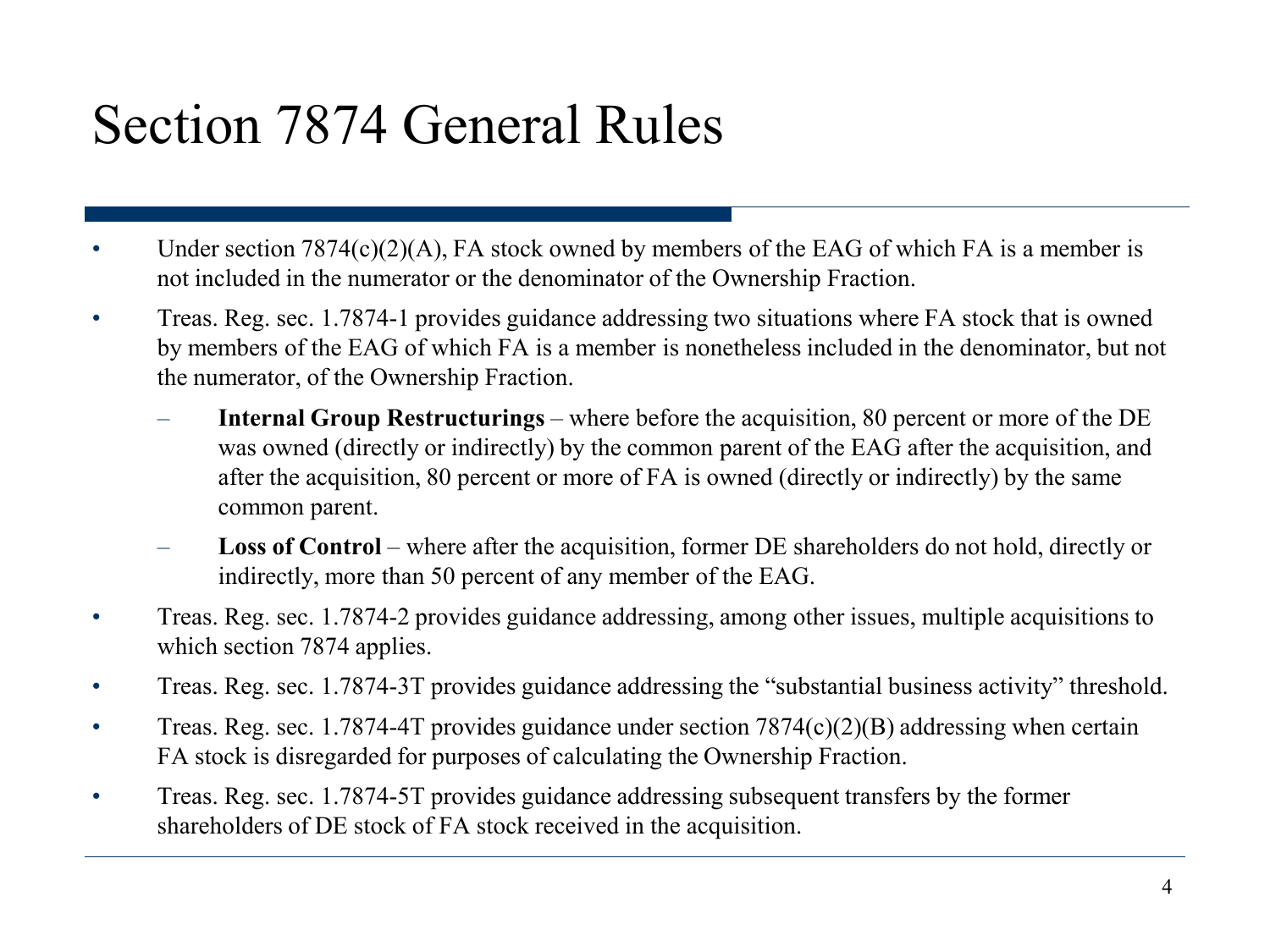#### Stock Attributable to Passive Assets

- Under existing rules, the total amount of stock in the foreign acquiring corporation (the denominator of the ownership fraction) can be reduced to account for certain stuffing transactions
	- Statutory public offering rule (Section 7874(c)(2)(B))
	- Stock received for certain "non-qualified property"
	- Non-qualified property is
		- o passive assets (cash, cash equivalents, marketable securities, certain related person debt), and
		- o property acquired in a related transaction and with a principal purpose to avoid section 7874 (Treas. Reg. sec. 1.7874-4T) ("avoidance assets")
			- Can an F reorganization of the foreign acquiror as part of an inversion transaction cause the foreign acquiror's assets to be treated as non-qualified property under Treas. Reg. section 1.7874-4T? Should it?
- New regulations would apply similar rules to foreign acquiring corporations that simply **hold** substantial liquid assets (passive assets),
	- Expanded rules would apply *even if* such assets are not contributed as part of the acquisition
	- Apply the same definition of non-qualified property
	- Application to avoidance assets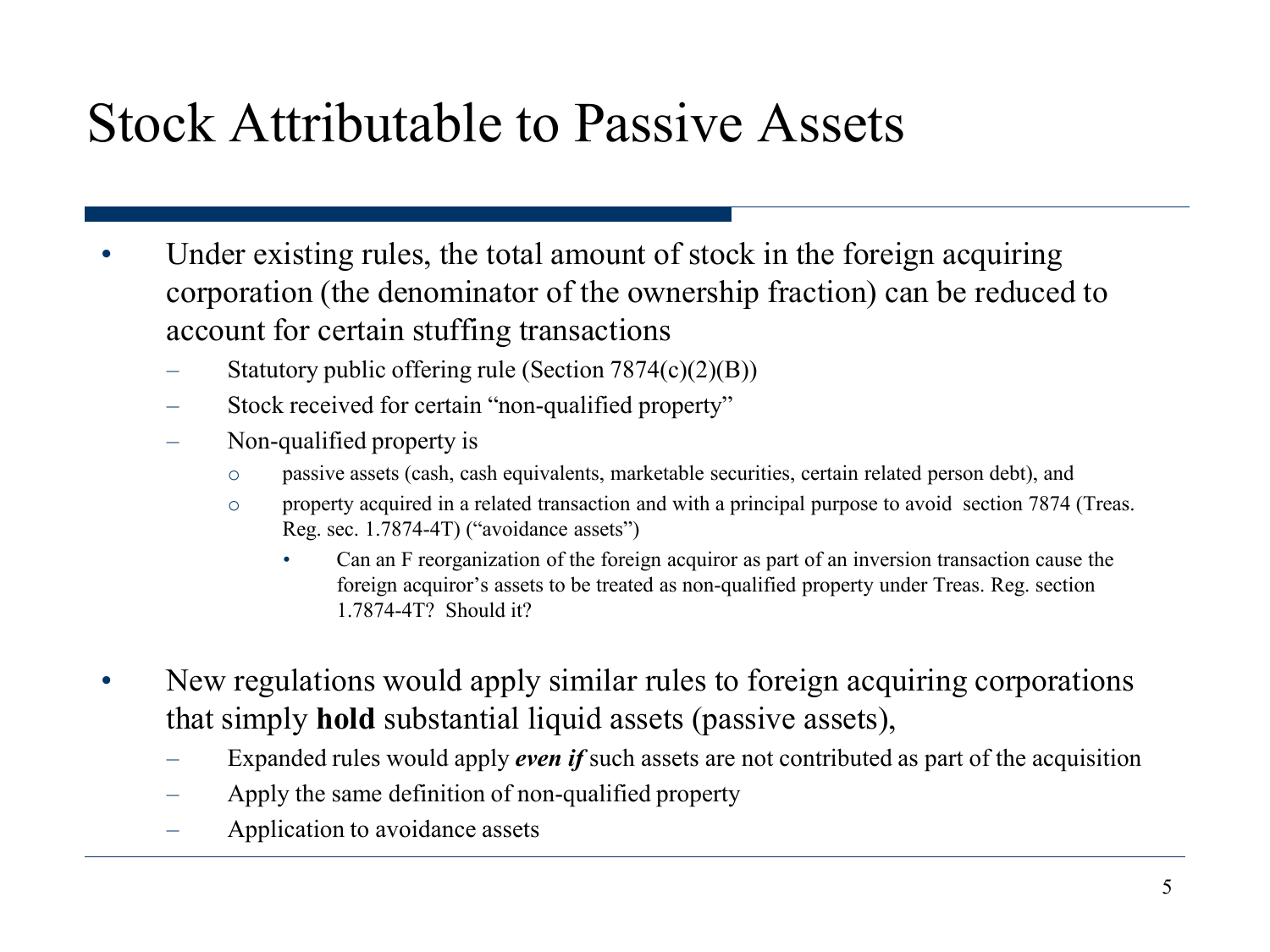#### Stock Attributable to Passive Assets (cont'd)

- If more than 50 percent of the gross value of all *foreign group property* is *foreign group nonqualified property*, then the denominator of the ownership fraction will be reduced according to a formula
	- **Foreign Group Property:** Any property (including property that gives rise to disqualified stock under Treas. Reg. § 1.7874-4T) held by the EAG after the acquisition and related transactions are completed other than:
		- o Property that is directly or indirectly acquired in the acquisition and that, at the time of the acquisition, was held directly or indirectly by the domestic entity, and
		- o Stock or a partnership interest in a member of the EAG and an obligation of a member of the EAG (described in Treas. Reg.  $\S 1.7874-4T(i)(7)(iii)(A))$
	- **Foreign Group Nonqualified Property:** Foreign group property described in Treas. Reg. § 1.7874- 4T(i)(7) (cash, marketable securities, certain obligations, etc.) other than property that gives rise to income described in section 1297(b)(2)(A) or section 954(h) or (i) (certain active banking and insurance income)
		- o This also includes "substitute property" property acquired, in a transaction related to the acquisition, in exchange for property that would have been foreign group nonqualified property
- Is it appropriate to include the non-qualified assets of the parent of the foreign acquiring corporation in this calculation, given that the former domestic entity shareholders have no access to such assets?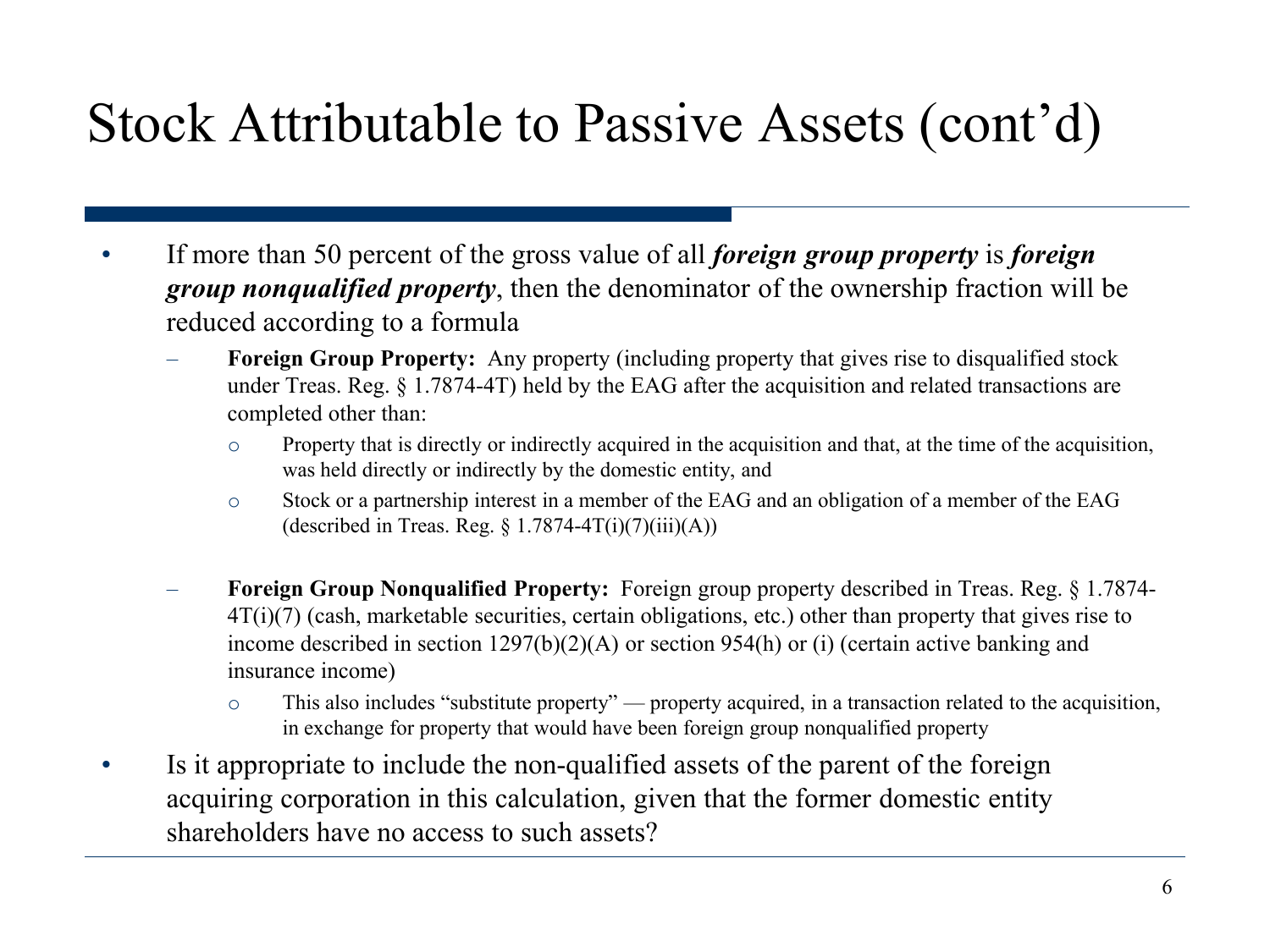#### Stock Attributable to Passive Assets (cont'd)

• How does the Notice's passive asset rule interact with Treas. Reg. section 1.7874-4T? Should non-qualified assets be counted against the ownership fraction twice (i.e., once in the Treas. Reg. section 1.7874-4T calculation and once in the Notice's passive asset rule)?



- Under Treas. Reg. section 1.7874-4T, \$55 of FP's FA stock is eliminated from the denominator of the ownership fraction as disqualified stock and the DE shareholders are treated as owning approximately 68% (95/140 shares) of the FA stock.
- Under the Notice, another \$23 of FA stock is excluded from the denominator of the ownership fraction, calculated as \$45 of FA stock that is not (i) already disqualified under Treas. Reg. section 1.7874-4T (i.e., \$55); (ii) described in Treas. Reg. section 1.7874-1(b) (none because the loss of control exception applies); or (iii) described in section 7874(a)(2)(B)(ii) (i.e., \$95 of FA stock owned by former DE shareholders), multiplied by the 50/95 ratio of EAG non-qualified assets to all EAG assets (not counting solely for this purpose non-qualified FA assets that gave rise to disqualified stock), causing the DE shareholders to be treated as holding 81% (95/117 shares) of the FA stock. *Cf.* Treas. Reg. section 1.7874-4T(h).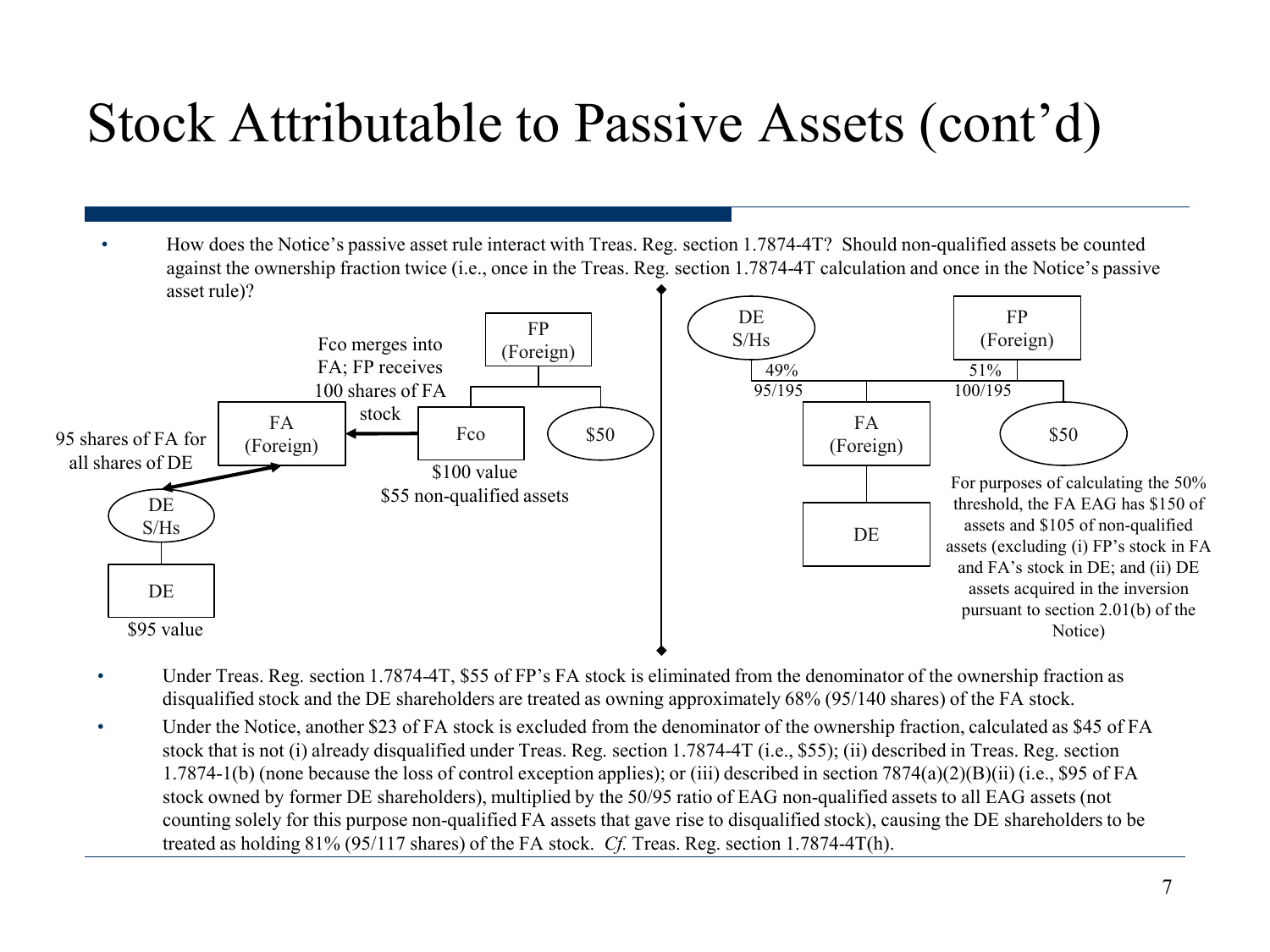#### Slim Down Distribution Rule

- Section 7874(c)(2) disregards stock of the foreign corporation that is sold in a public offering related to the acquisition (described in section 7874(a)(2)(B)(i)). *See* Treas. Reg. section 1.7874-4T for guidance addressing this provision.
- Section 7874(c)(4) disregards transfers of properties (including distributions) or assumption of liabilities "if such transfers are part of a plan a *principal purpose* of which is to avoid the purposes" of section 7874.
- Section 7874(c)(6) provides the Secretary with authority to issue regulations "as may be appropriate to determine whether a corporation is a surrogate foreign corporation, including regulations (A) to treat warrants, options, contracts to acquire stock, convertible debt interests, and other similar interests as stock, and (B) to treat stock as not stock."
- Section 7874(g) provides the Secretary with authority to issue regulations "as are necessary to carry out this section, including regulations providing for such adjustments to the application of this section as are necessary to prevent the avoidance of the purposes of this section."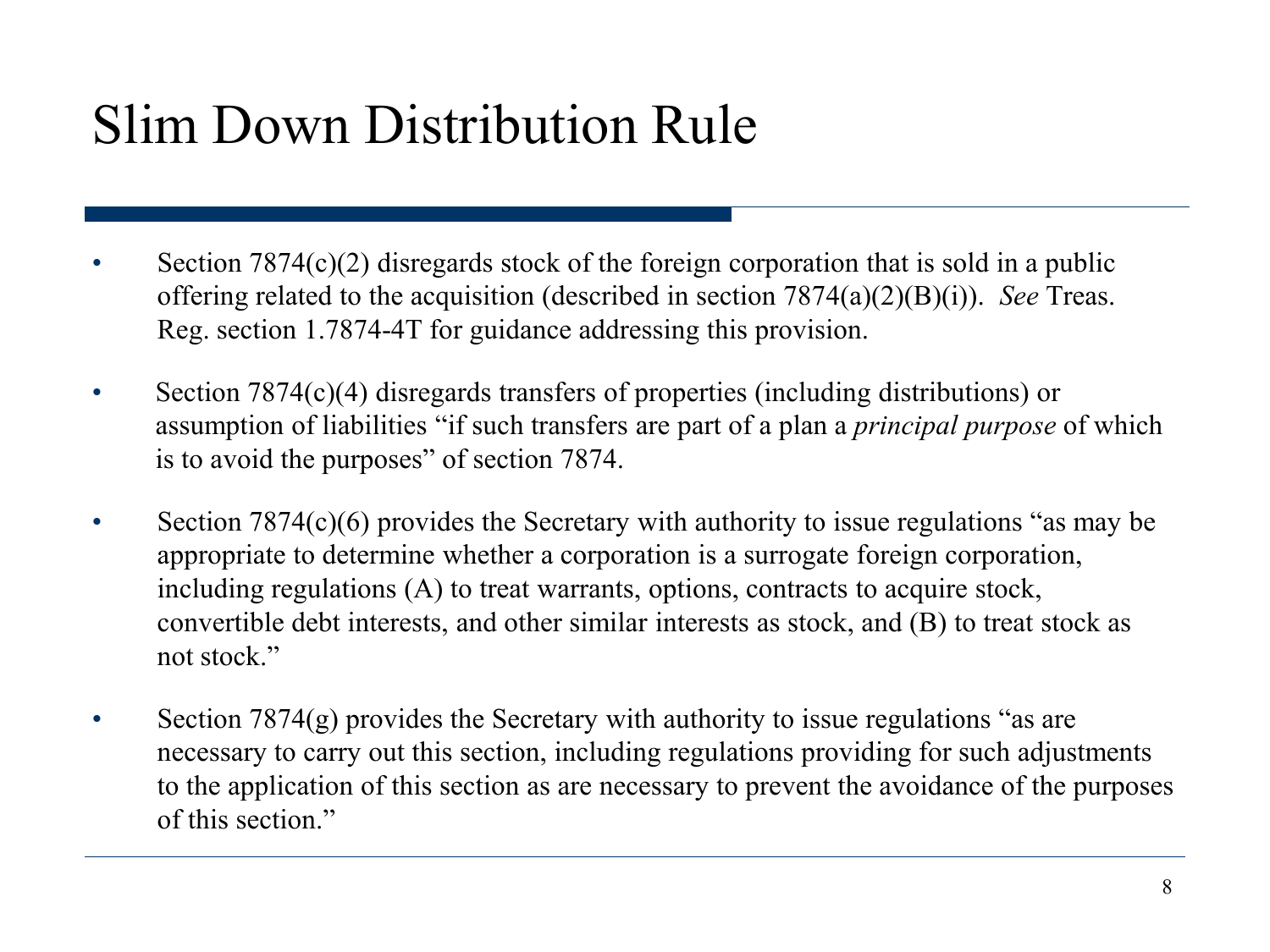#### Slim Down Distribution Rule—Notice Language

- **Non-ordinary course distributions** (defined below) made by the Domestic Entity (including a predecessor) during the 36-month period ending on the acquisition date (within the meaning of Treas. Reg. sec.  $1.7874-3T(d)(1)$ ) will be *treated as part of a plan a principal purpose of which is to avoid the purposes of section 7874*. (A *per se*  principal purpose test.) Accordingly, such distributions will be disregarded for purposes of section 7874.
- A non-ordinary course distribution means—the excess of all distributions made during a taxable year by the domestic entity with respect to its stock (or partnership interests), over 110 percent of the average of such distributions during the 36-month period immediately preceding such taxable year.
- What distributions count? A distribution for this purpose includes any distribution, regardless of whether it is treated as a dividend, a section 355 distribution, a section 302(a) distribution, or a section 356(a) distribution. Basically any distribution sourced directly or indirectly from the Domestic Entity (or its predecessor).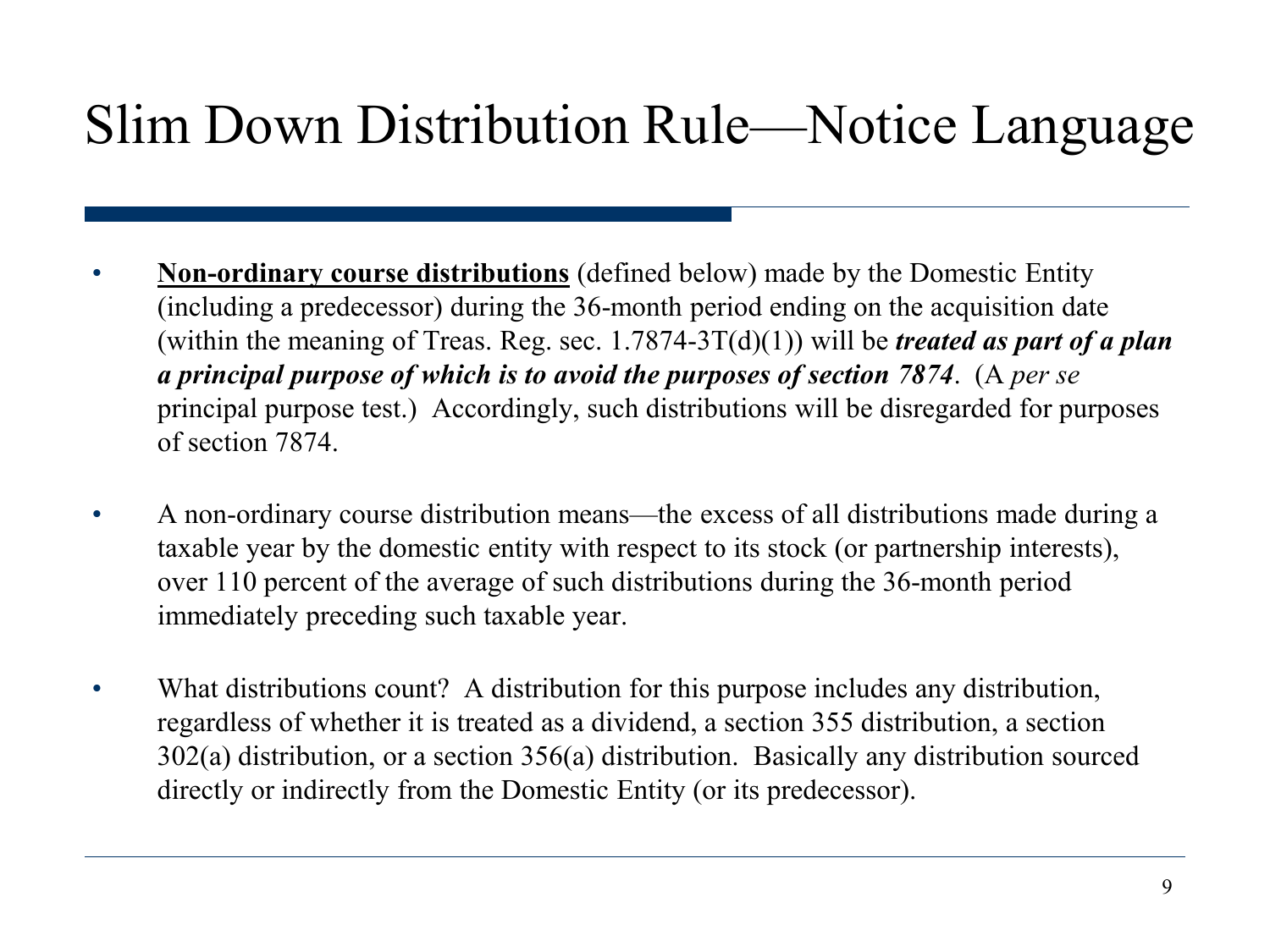#### Slim Down Distribution Rule (cont'd)

- The Notice states that taxpayers have entered into transactions such as those where "a domestic entity" may distribute property to its former shareholders . . *. in order to* reduce the ownership fraction by reducing the numerator."
- Using its authority under the provisions on the prior slide, the Notice disregards *all* non-ordinary course distributions during the 36-month period ending on the inversion date *without regard to their purpose*.
	- In other words, section 7874(c)(4) creates a "purpose"-based test that certain distributions or contributions in connection with an inversion should be disregarded, but the Notice eliminates the subjective "purpose"-based test in certain circumstances.
- The Notice does not explain the consequence of disregarding such a distribution.
- The Notice provides that a similar rule using the same principles will be added to the Treas. Reg. sec. 1.367(a)-3(c) "substantiality" test, thereby preventing the use of "slim down" distributions to avoid section 367(a) outbound domestic stock treatment.
	- Note that Treas. Reg. sec. 1.367(a)-3(c)(3)(iii)(B) has a subjective "principal purpose" test in its 36-month antistuffing rule, but a *per se* "principal purpose" test in the case of contributions of passive-income-producing property, made outside the ordinary course of business and within the 36-month period ending on the date of the exchange.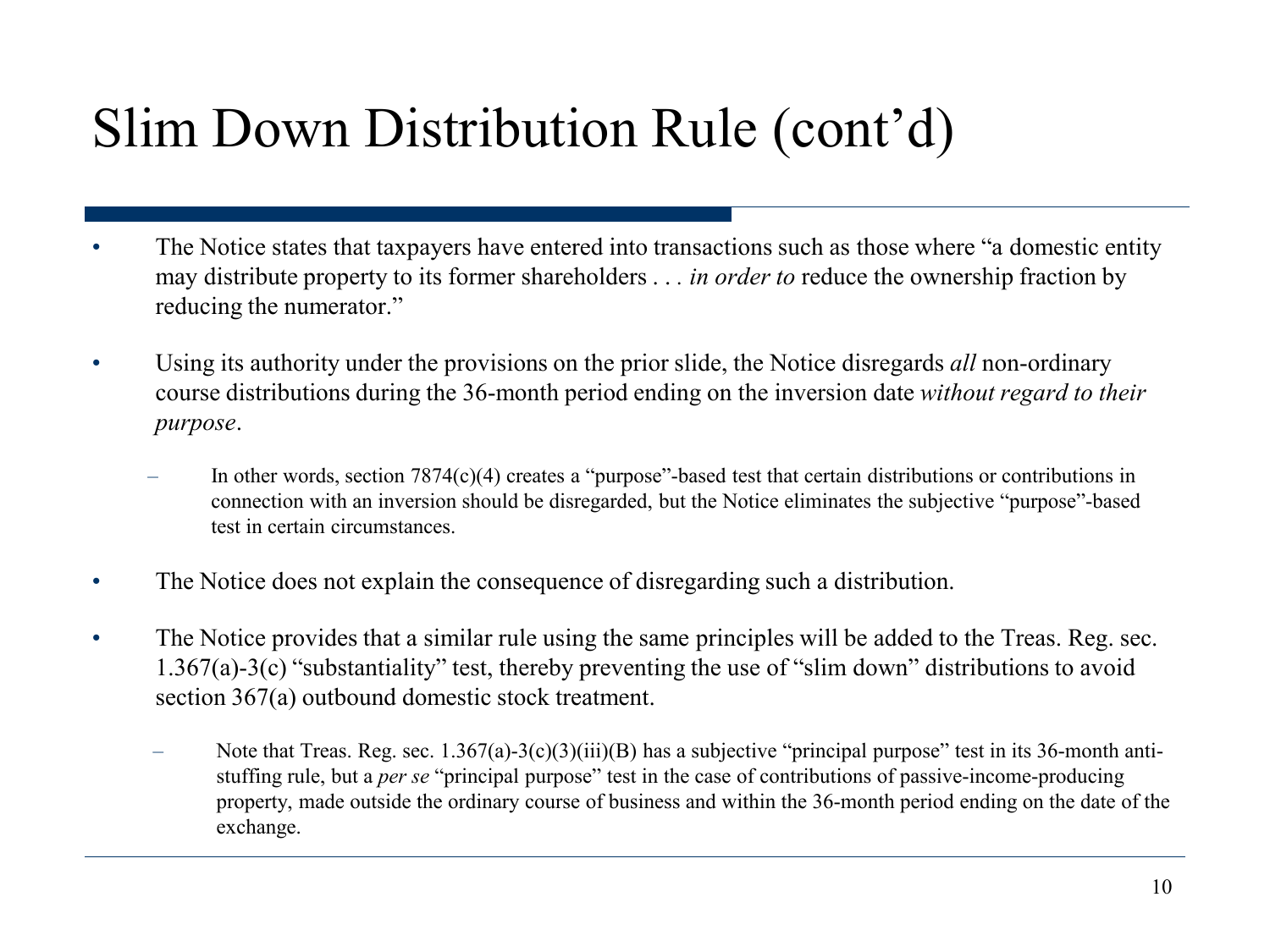## Slim Down Distribution Rule— Example 1 (Dividend and Redemption)



**Under the Notice, are the DE shareholders treated as receiving \$100 of additional FA stock so that they own 66% of FA (195/295 shares) for section 7874 purposes? What if 2011 was the first year of DE's existence so there is no 36-month look-back available?**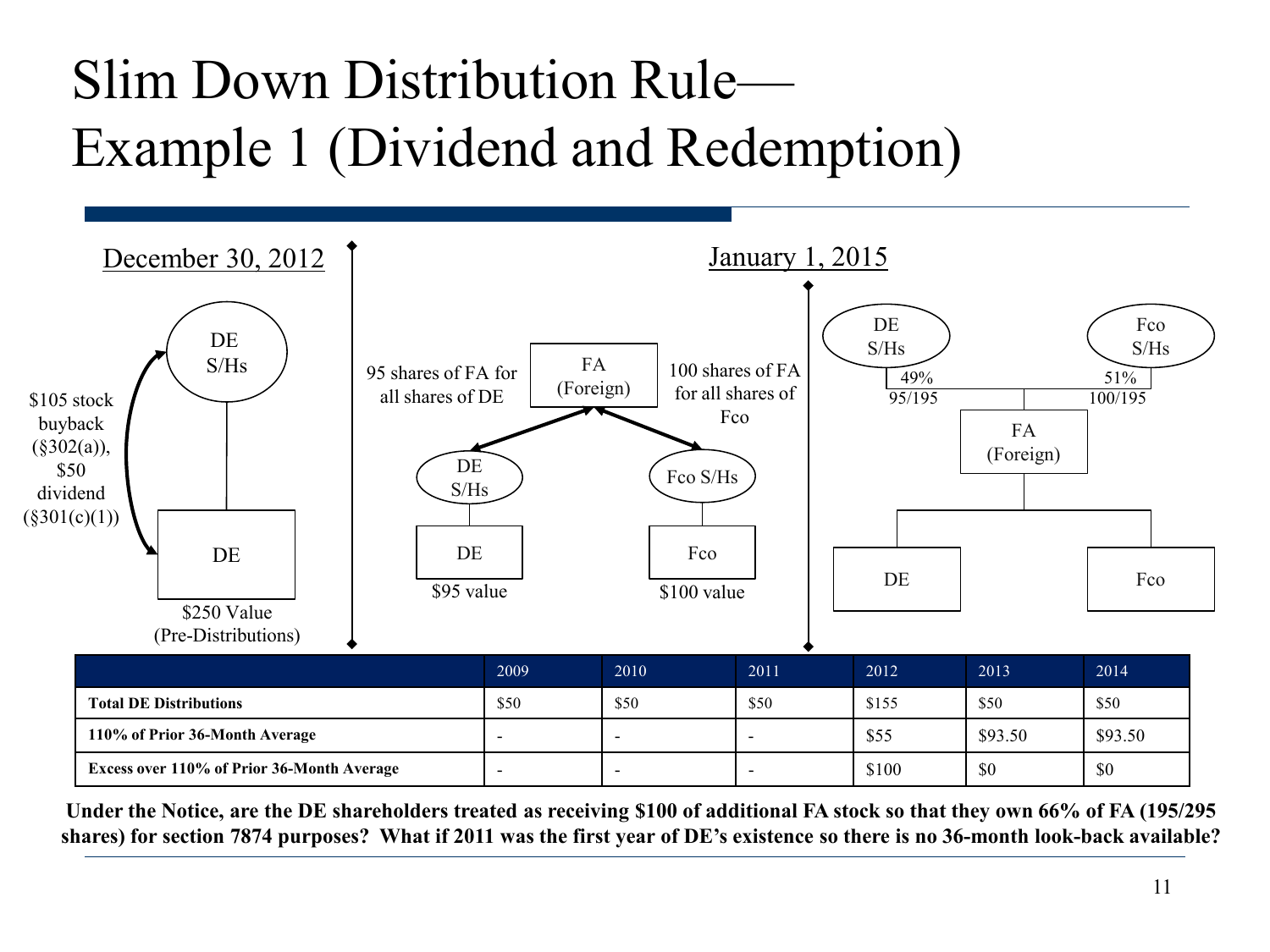## Slim Down Distribution Rule— Example 2 (All-Cash LBO)



|                                            | 2009 | 2010  | 2011 | 2012    | 2013    | 2014  |
|--------------------------------------------|------|-------|------|---------|---------|-------|
| <b>Total DE Distributions</b>              | \$0  | \$100 | \$0  | \$0     | \$0     | \$300 |
| 110% of Prior 36-Month Average             |      |       |      | \$36.67 | \$36.67 | \$0   |
| Excess over 110% of Prior 36-Month Average |      |       |      | \$0     | \$0     | \$300 |

**Under the Notice, are the DE shareholders treated as receiving \$300 of FA stock so that they own 75% of FA (300/400 shares) for section 7874 purposes? What if 10% (i.e., managers or founders) stay in? 20%? At what level of continuity of interest should section 7874 apply?**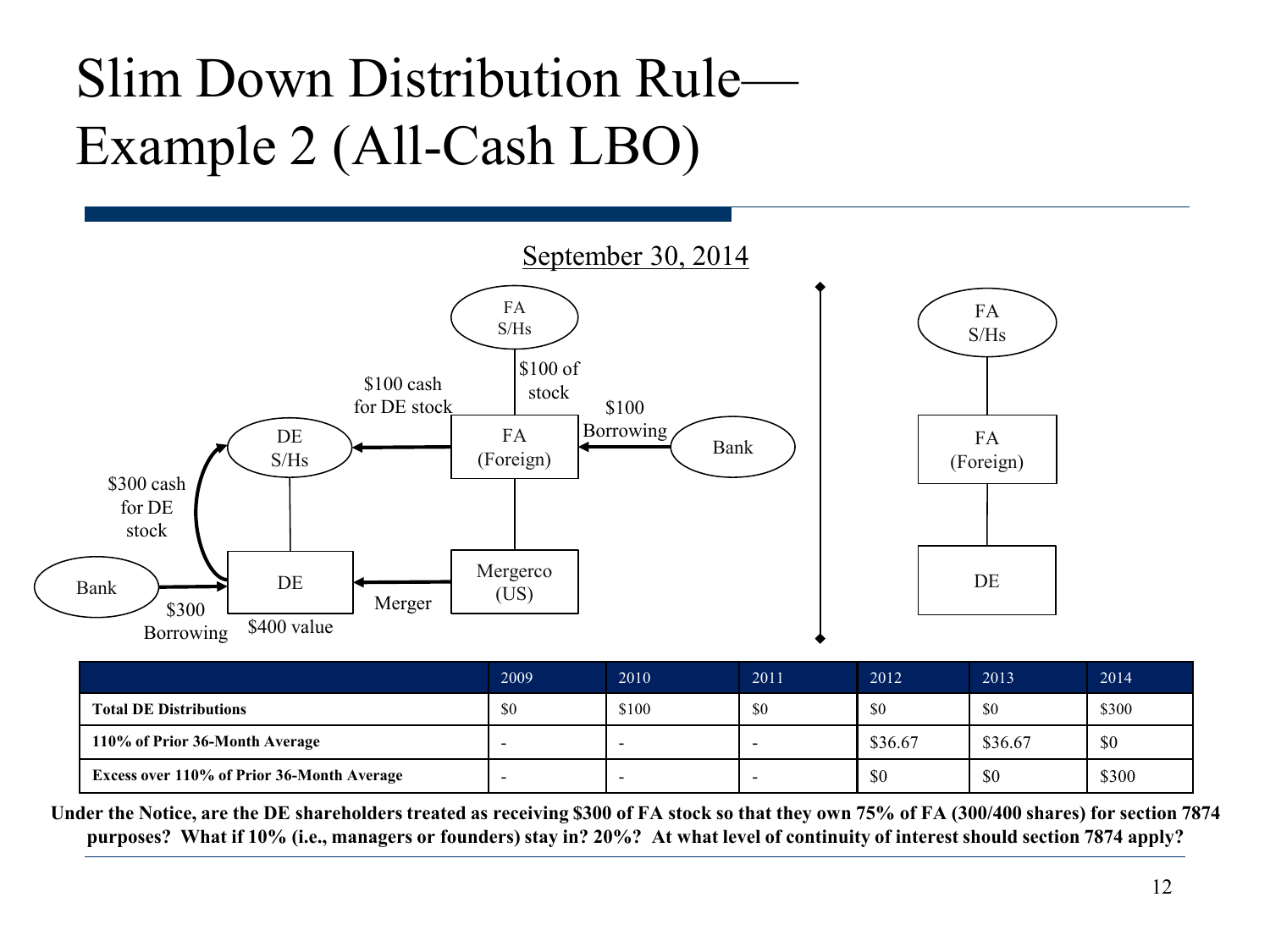## Slim Down Distribution Rule— Example 3 (Spin-Off)



|                                                   | 2009 | 2010 | 2011                     | 2012   | 2013    | 2014    |
|---------------------------------------------------|------|------|--------------------------|--------|---------|---------|
| <b>Total DE Distributions</b>                     | \$5  | ر ق  | აა                       | \$5    | \$100   | \$5     |
| 110% of Prior 36-Month Average                    |      | -    |                          | \$5.50 | \$5.50  | \$40.33 |
| <b>Excess over 110% of Prior 36-Month Average</b> |      | -    | $\overline{\phantom{0}}$ | \$0    | \$94.50 | \$0     |

**Under the Notice, are the D shareholders treated as receiving \$94 of additional FA stock so that they own 62% of FA (194/314 shares) for section 7874 purposes? Does newly-formed C inherit D's 36-month history of slim-down distributions? Does the answer depend on how much of D's historical assets are transferred to C? What about the relative values of D and C?**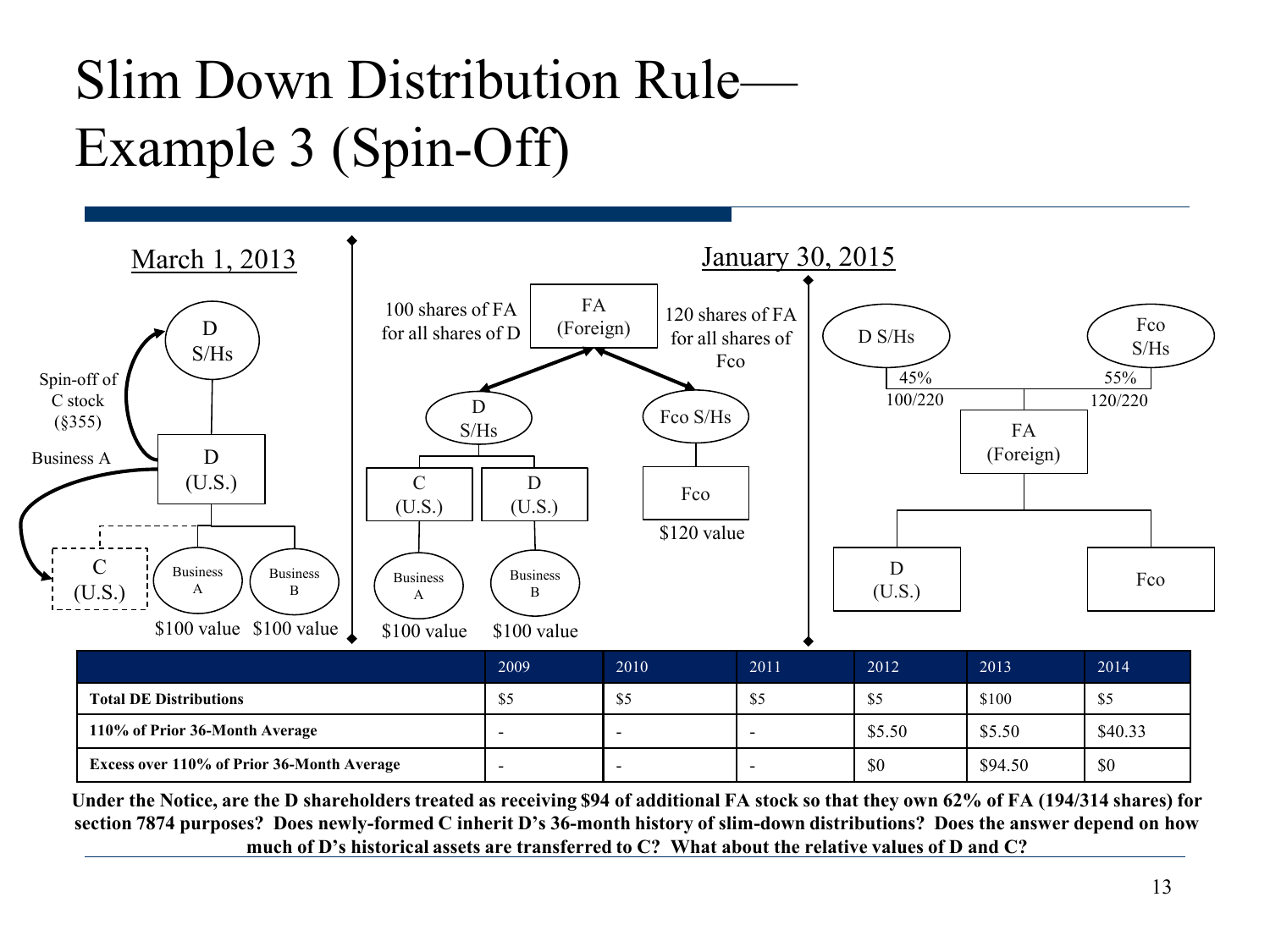#### Slim Down Distribution Rule— Example 4 (Loss of Control)



|                                                   | 2009 | 2010 | 2011 | 2012 | 2013   | 2014   |
|---------------------------------------------------|------|------|------|------|--------|--------|
| <b>Total DE Distributions</b>                     |      |      |      | \$15 |        |        |
| 110% of Prior 36-Month Average                    | -    |      |      | -    | \$5.50 | \$5.50 |
| <b>Excess over 110% of Prior 36-Month Average</b> |      |      |      | \$15 |        |        |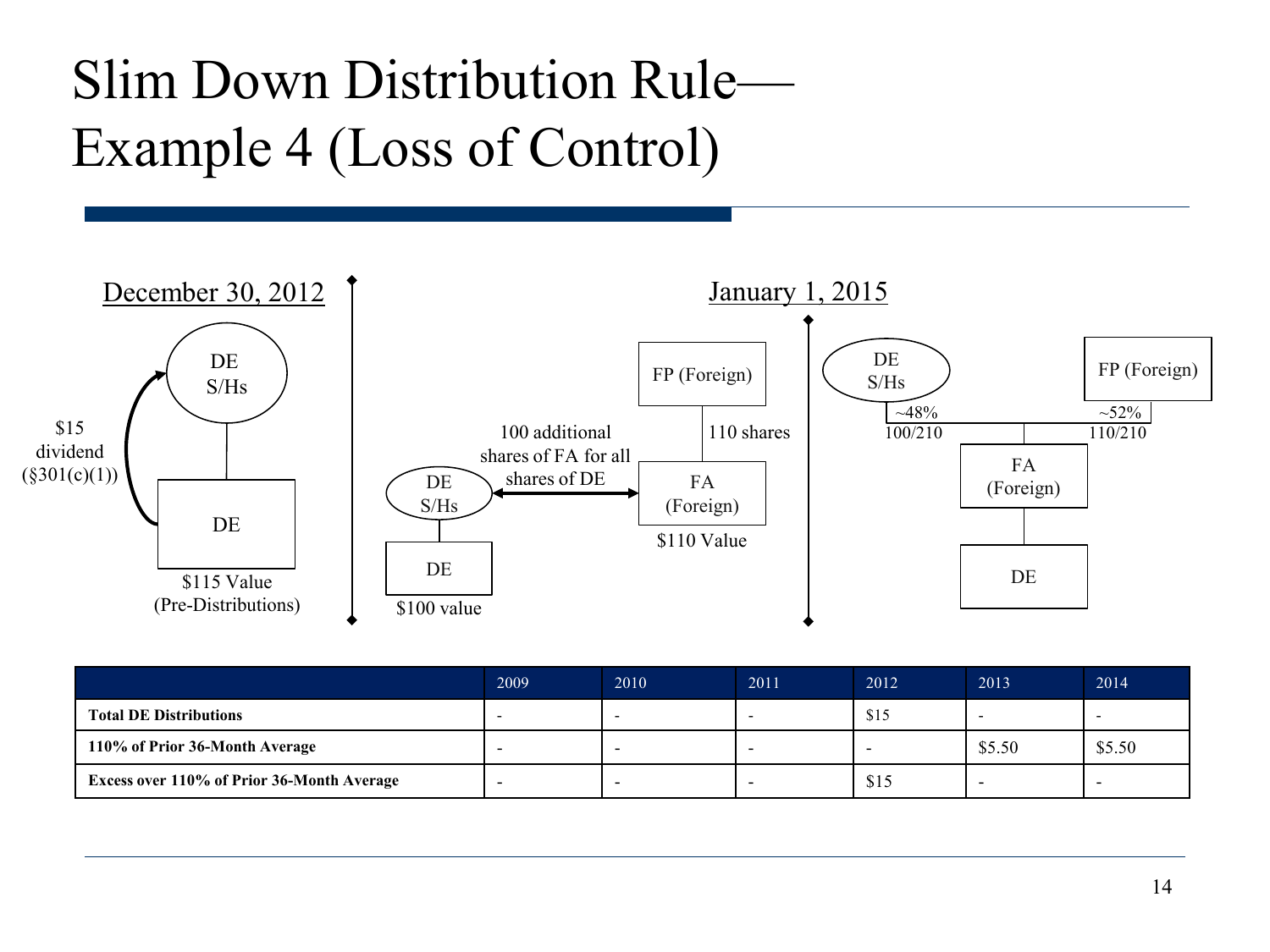### Slim Down Distribution Rule— Example 4 (Loss of Control) (cont'd)

- Under the Notice, the \$15 pre-inversion distribution causes the DE shareholders to be treated as owning 51% of the FA stock (115/225 shares) for ownership percentage test purposes.
- Does the "slim down" rule under the Notice apply for purposes of determining whether the "loss of control" exception under Treas. Reg. section 1.7874-1(c)(3) is available?
	- This would result in a 100% inversion—is that the appropriate result? What if the distribution occurred in order to satisfy the loss of control exception?
- The preamble to T.D. 9238, the introduction of the loss of control exception in then Treas. Reg. section 1.7874-1T, provides that:

[T]he IRS and Treasury Department believe that the affiliate-owned stock rule was not intended to cause section 7874 to apply to certain acquisitive business transactions, such as the acquisition of stock or assets of a domestic corporation by an unrelated foreign corporation where after the acquisition the former owners of the domestic entity do not own more than 50 percent (by vote or value) of the stock of any member of the expanded affiliate group. For example, the contribution of a domestic entity or its assets to a foreign joint venture corporation in exchange for a minority interest in the joint venture corporation should not result in the joint venture corporation's being treated, for purposes of the ownership percentage test, as wholly owned by the former owners of the domestic entity by operation of the affiliate-owned stock rule. . . . Congress intended the section to apply to transactions (other than internal group restructurings, as discussed previously) that effectively replace a domestic corporation or partnership with a foreign corporation at least 60 percent of which is held by former owners of the domestic entity.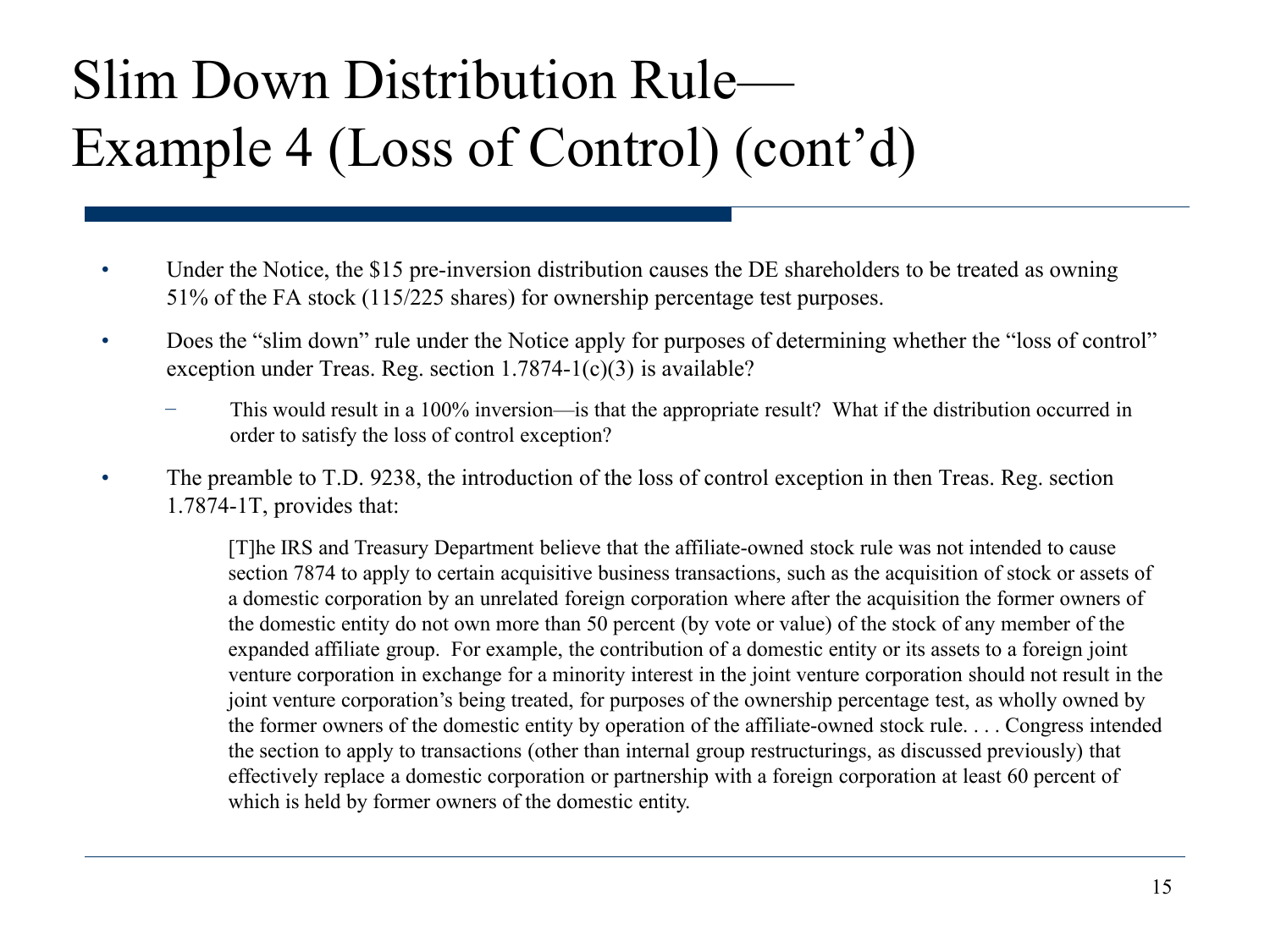#### Subsequent Transfers & EAG Rules: **Overview**

Statutory EAG Rule (section  $7874(c)(2)(A)$ ): stock held by members of the EAG that includes the foreign acquiring corporation is disregarded, i.e., excluded from the numerator and denominator for purposes of calculating the Ownership Fraction



• Result: FP's stock of FA is excluded from the denominator and numerator, and the Ownership Fraction is 49/49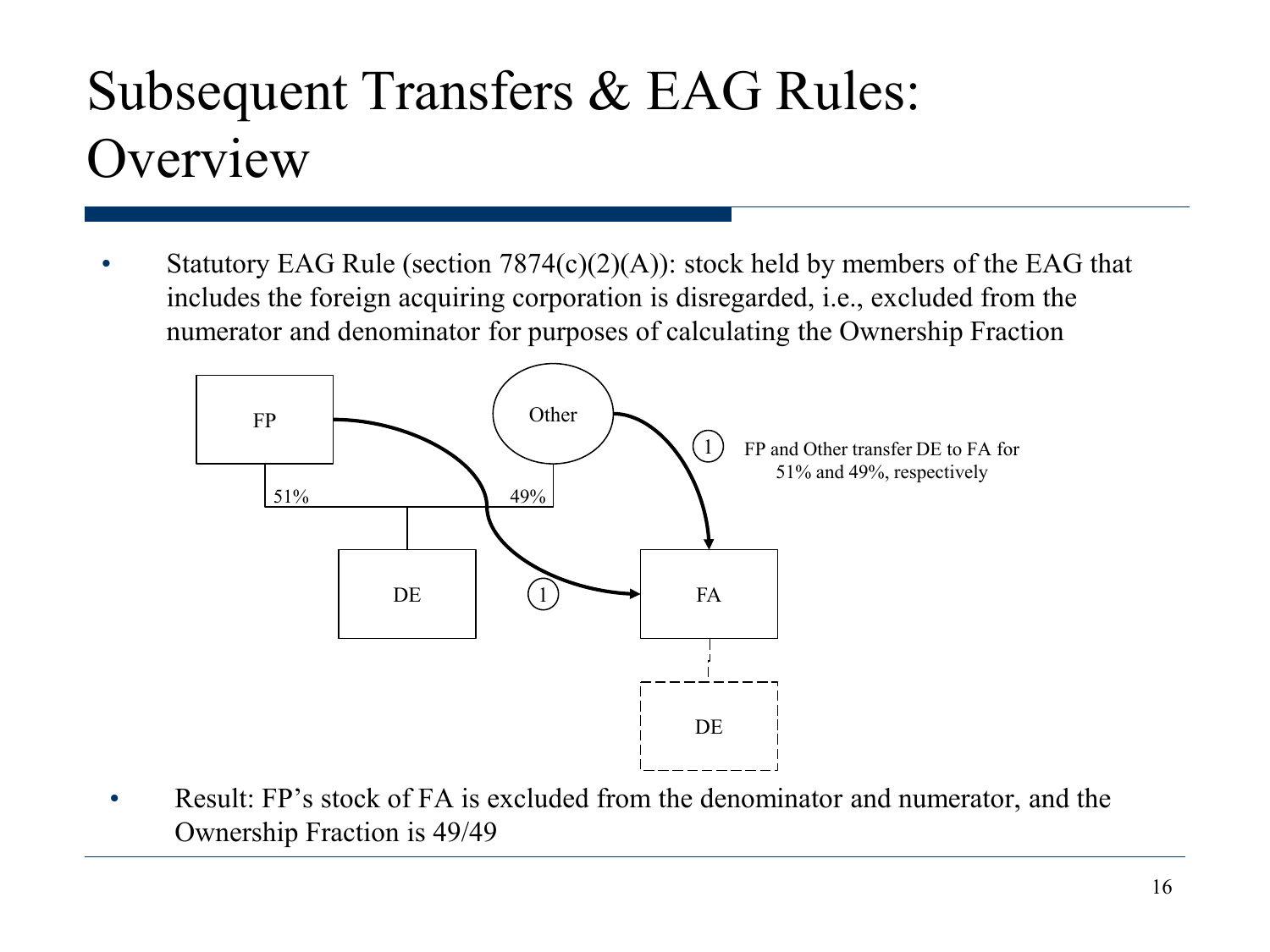#### Subsequent Transfers & EAG Rules: Overview (cont'd)

- Internal group restructuring exception to the statutory EAG rule (Treas. Reg.  $\S 1.7874-1(c)(2)$ ) results in EAG-owned stock included in the denominator, but not the numerator, of the Ownership Fraction
	- Common parent of the EAG owns at least 80% of Domestic Target prior to transaction and at least 80% of Foreign Acquiring after transaction



Result: FP's stock of FA is included in the denominator, but not the numerator, and the Ownership Fraction is 20/100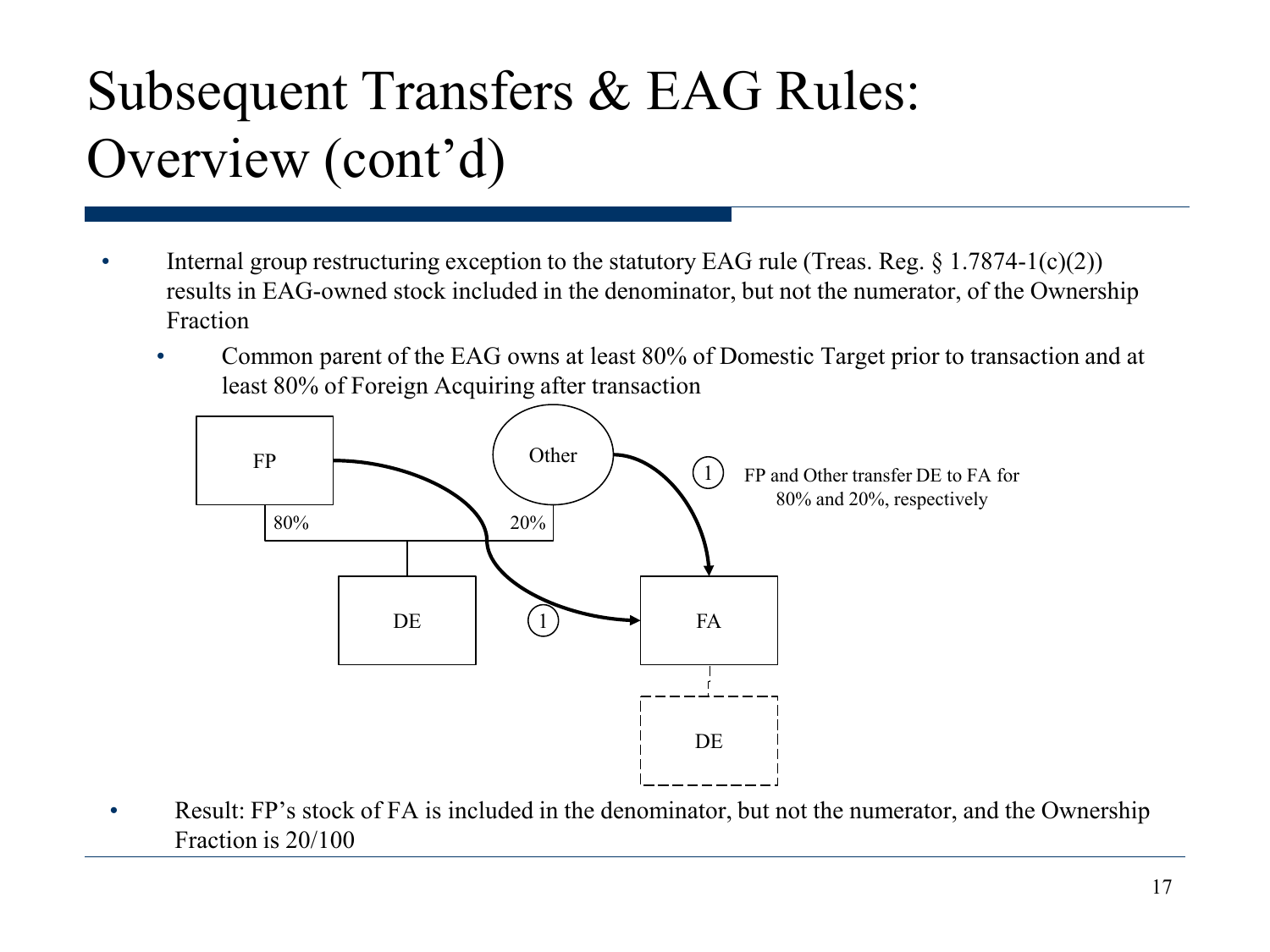#### Subsequent Transfers & EAG Rules: Overview (cont'd)

- Subsequent transfers of stock (Treas. Reg. § 1.7874-5T)
	- For purposes of the Ownership Fraction (i.e., numerator of the Ownership Fraction), stock that is held "by reason of" ownership in the domestic target shall not cease to qualify as such by virtue of a subsequent disposition by the former shareholder(s)/partner(s) of such stock/interest, even if the subsequent transfer is related to the acquisition

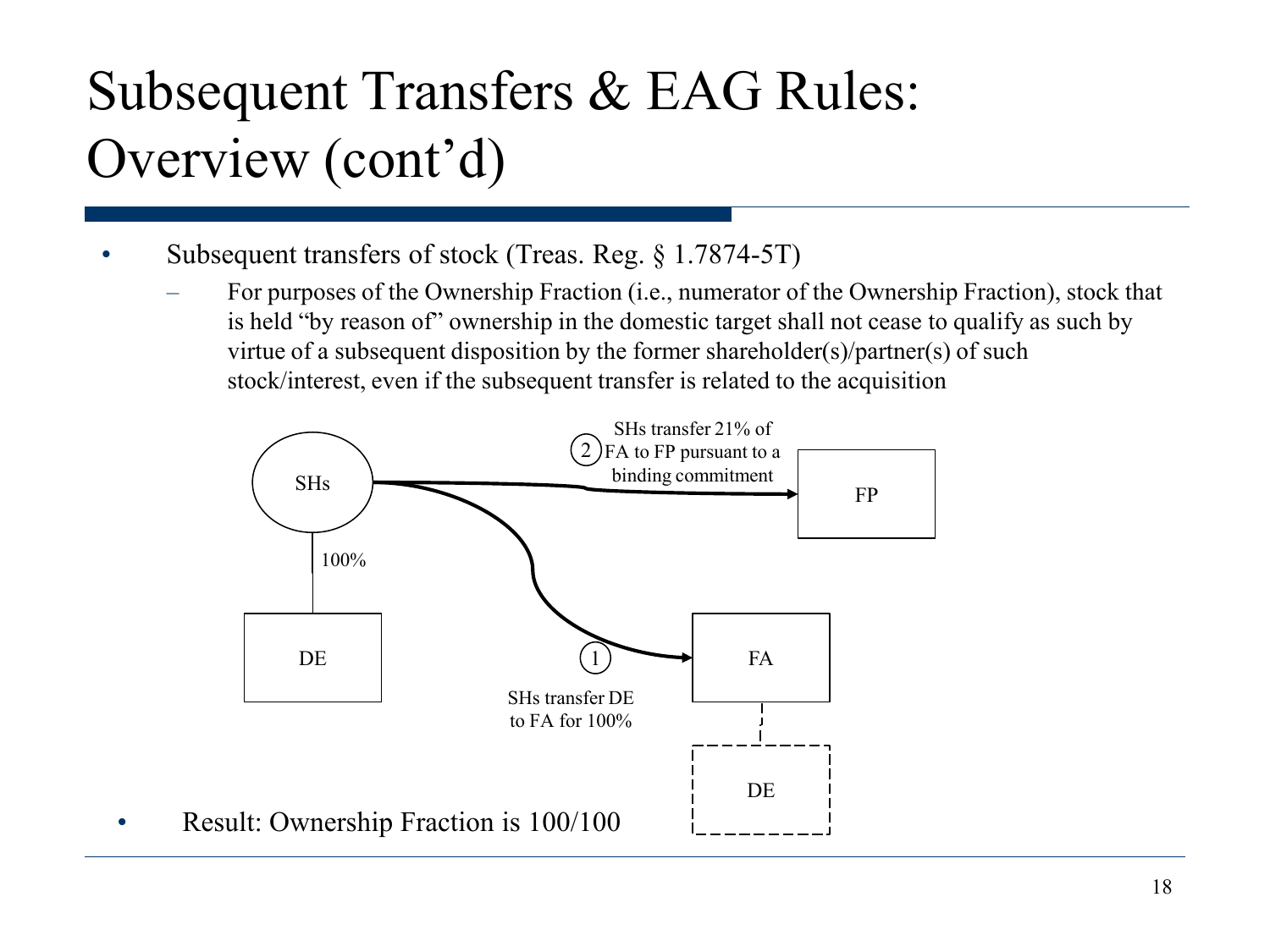#### Subsequent Transfers & EAG Rules: Notice 2014-52 General Rule

- General rule under the Notice: If stock of the foreign acquiring corporation described in section  $7874(a)(2)(B)(ii)$  (that is, stock of the foreign acquiring corporation held by reason of) is received by a former corporate shareholder or former corporate partner of the domestic entity (transferring corporation), and, in a transaction (or series of transactions) related to the acquisition, that stock (transferred stock) is subsequently transferred, the transferred stock is not treated as held by a member of the EAG for purposes of applying the EAG rules
	- Under general rule, therefore, stock held by the EAG is included in both the numerator and denominator
	- No definition of "related to"
- U.S.-parented group exception and foreign-parented group exception (next slide) if exceptions apply, stock held by the EAG is excluded from the numerator and, unless the internal group restructuring exception applies, excluded from the denominator
- Except as provided under the foreign-parented group exception, all transactions related to the acquisition are taken into account for purposes of determining an EAG, a U.S.-parented group, and a foreign-parented group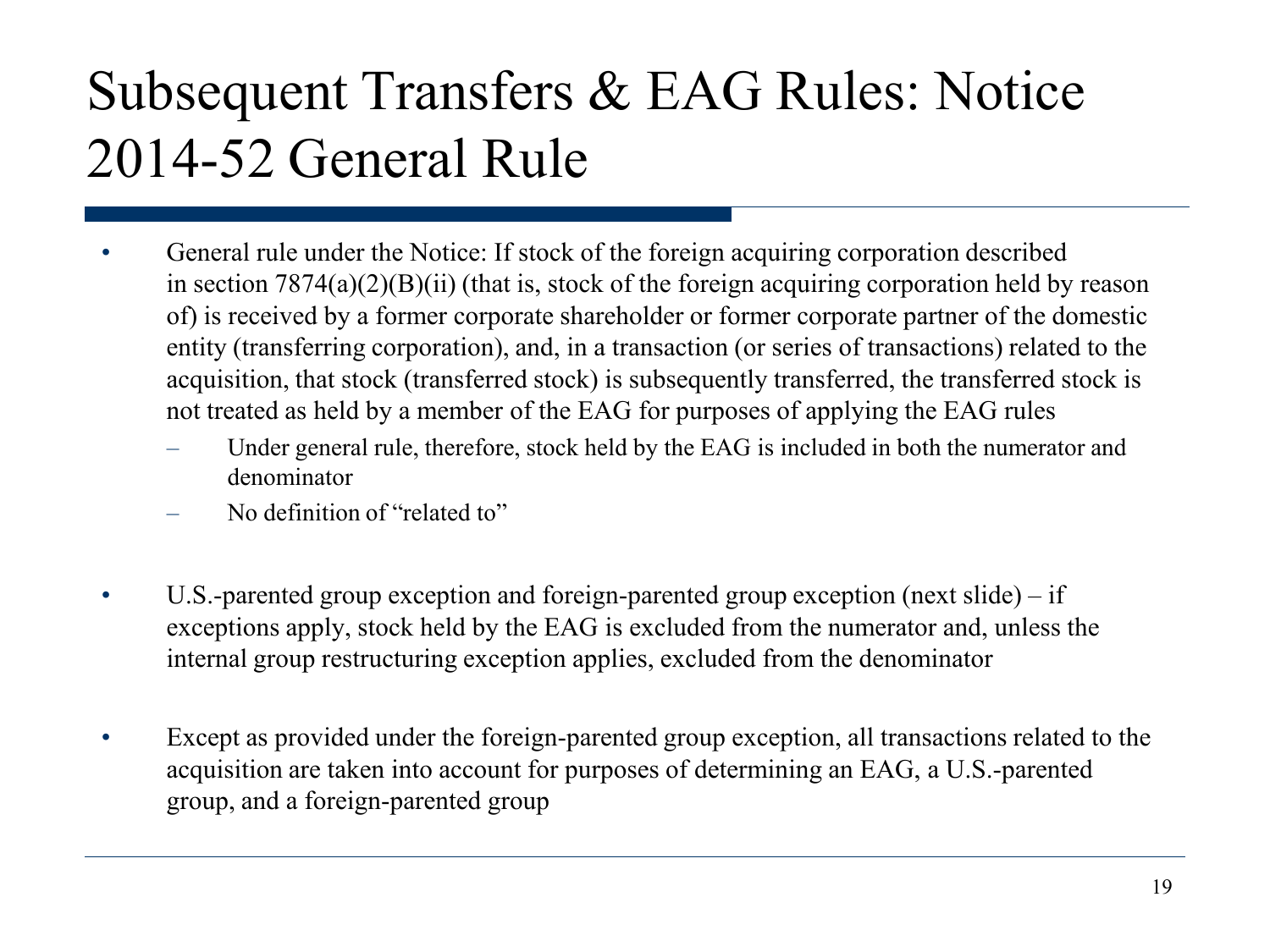### Subsequent Transfers & EAG Rules: Notice 2014-52 Exceptions

- U.S.-parented group ("USPG") exception: Transferred stock is treated as held by a member of the EAG for purposes of the EAG rules if (i) before and after the acquisition, the transferring corporation (or its successor) is a member of a USPG; and (ii) after the acquisition, both the person that holds the transferred stock (after all related transfers of the transferred stock are completed) and the foreign acquiring corporation are members of the USPG
- Foreign-parented group ("FPG") exception: Transferred stock is treated as held by a member of the EAG for purposes of the EAG rules if (i) before the acquisition, the transferring corporation and the domestic entity are members of the same FPG; and (ii) after the acquisition, the transferring corporation is a member of the EAG or would be a member of the EAG absent the subsequent transfer of any stock of the foreign acquiring corporation by a member of the FPG in a transaction related to the acquisition (but taking into account all other transactions related to the acquisition)
- U.S. [Foreign]-parented group = affiliated group (section  $1504(a)$ ) that has a domestic [foreign] corporation as the common parent corporation, applying a >50% standard and including foreign corporations in the group
- Notice confirms that a 0/0 Ownership Fraction does not result in an inversion (*see also* PLR 201432002)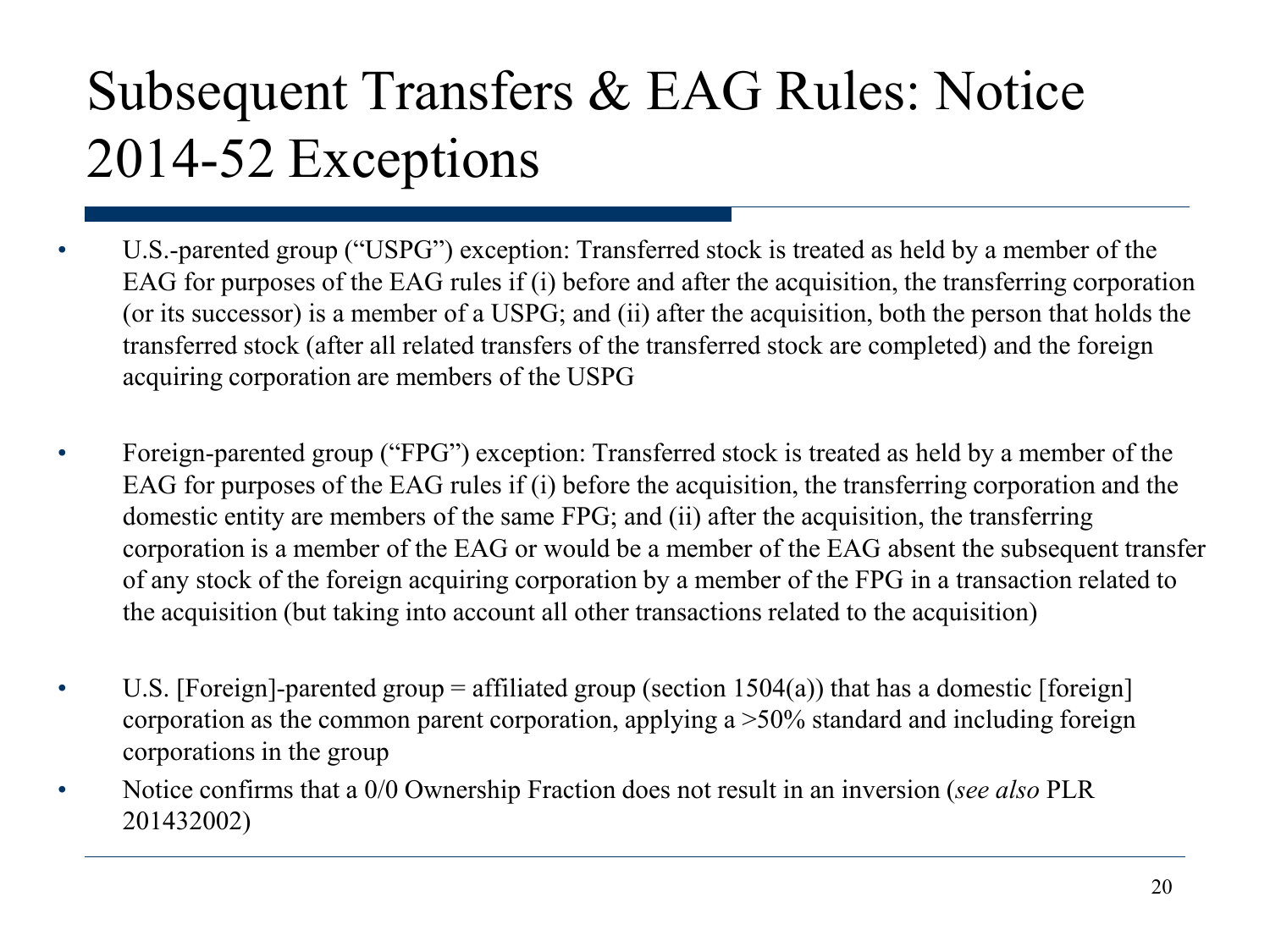#### Subsequent Transfers & EAG Rules: Notice 2014-52 "Spinversions"



Transaction might be unattractive for other reasons (e.g., section 367)



Result: FPG exception applies because (i) before the acquisition, FP (transferring corporation) and DE (domestic entity) are members of the same FPG, and (ii) FP (transferring corporation) would be a member of the EAG but for the subsequent transfer (i.e., the distribution); the transaction qualifies as an internal group restructuring, and the Ownership Fraction is 0/40 (*see* Example 1(iii) in the Notice)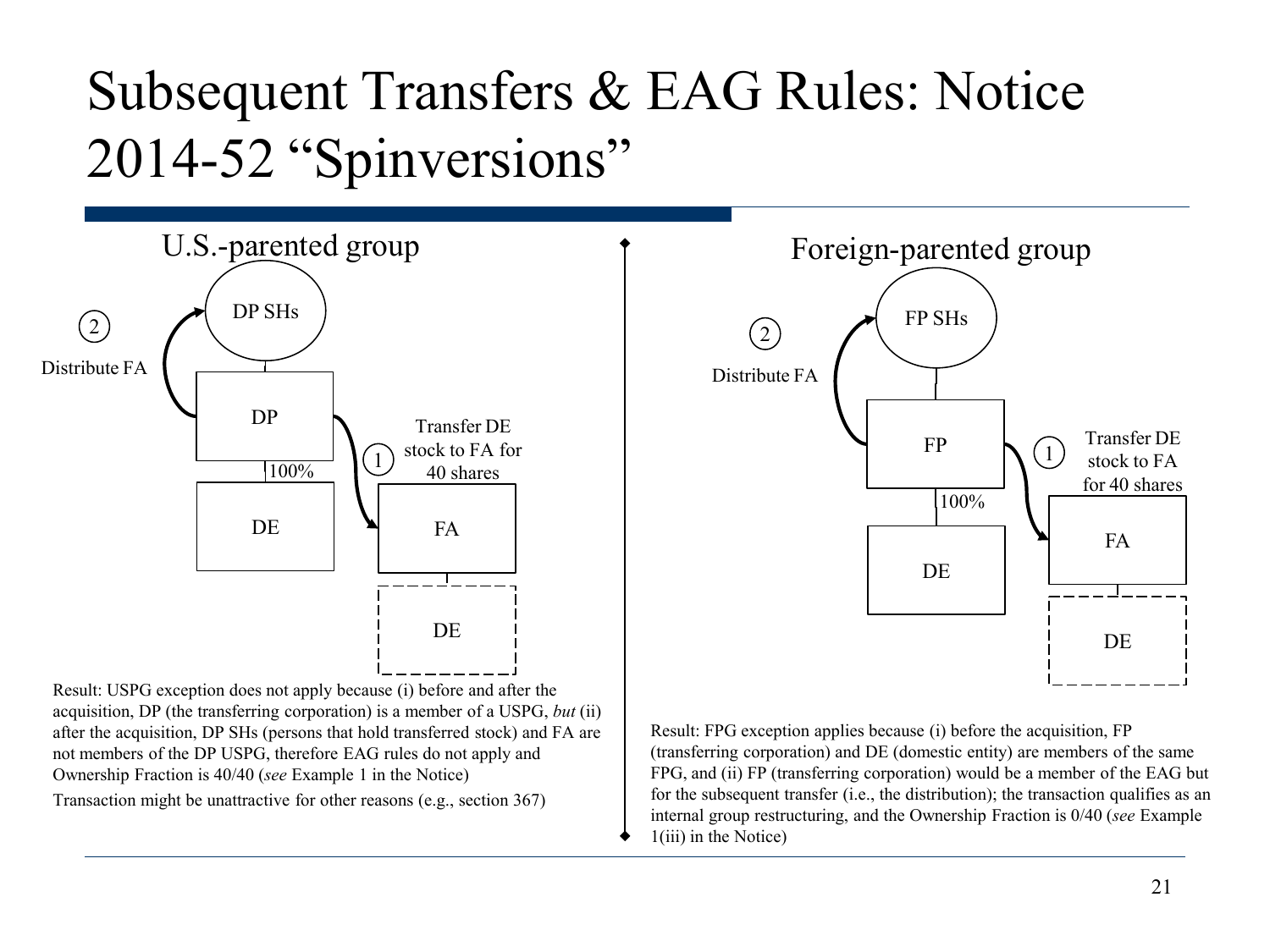#### Subsequent Transfers & EAG Rules: Notice 2014-52 "F" Reorganizations (Ex. 1)

#### Basic "F" reorganization

\*Key assumption in examples: FT owns no assets other than the stock of DE and has no liabilities



Results:

- If P is domestic: USPG exception applies because (i) before and after the acquisition, FT (or its successor) (the transferring corporation) is a member of a USPG, and (ii) after the acquisition, P (person that holds transferred stock) and FA are members of the P USPG; internal group restructuring (0/40 Ownership Fraction)
- If P is foreign: FPG exception applies because (i) before the acquisition, FT (transferring corporation) and DE (domestic entity) are members of an FPG, and (ii) FT (transferring corporation) would be a member of the EAG but for the subsequent transfer (i.e., the section 361(c) distribution of FA stock); internal group restructuring (0/40 Ownership Fraction)
- *See* Example 2 in the Notice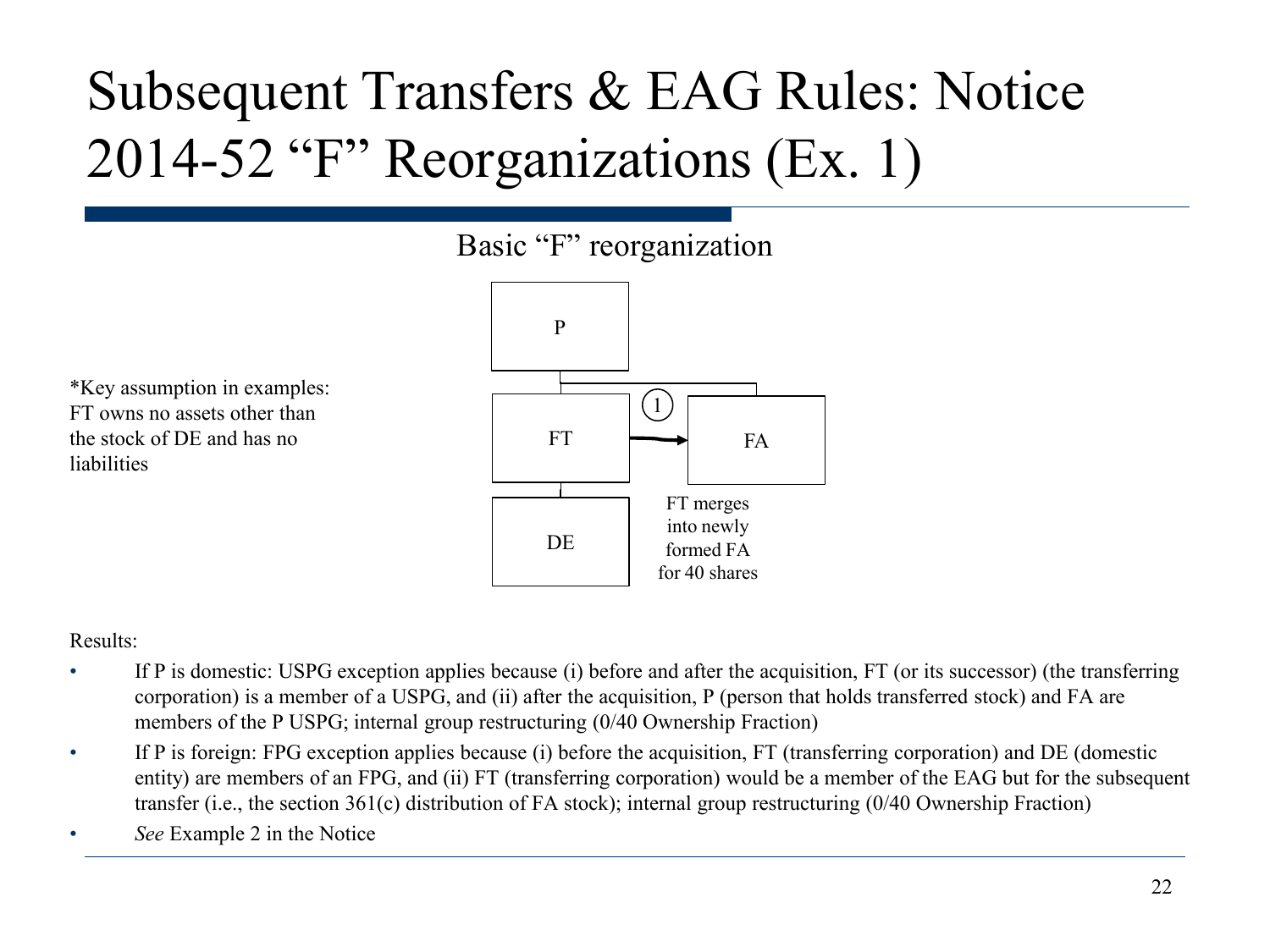#### Subsequent Transfers & EAG Rules: Notice 2014-52 "F" Reorganizations (Ex. 2)



- Under the Notice, except as provided in the FPG exception, all transactions related to the acquisition are taken into account in determining an EAG, USPG, or FPG.
- The FPG exception does not apply because (i) before the acquisition, FT (transferring corporation) and DE (domestic entity) are members of an FPG, but (ii) FT (transferring corporation) would *not* be a member of the EAG absent the subsequent transfer (i.e., the section 361(c) distribution of FA stock) because of the issuance of FA stock to Investor A; 40/100 Ownership Fraction (See Example 2(iii) in the Notice).
- What if Investor A contributed "nonqualified property" (generally, cash or cash equivalents, marketable securities, relatedparty debt, and certain other property) under Treas. Reg. § 1.7874-4T? Why is a contribution of nonqualified property problematic when DE is already foreign-owned?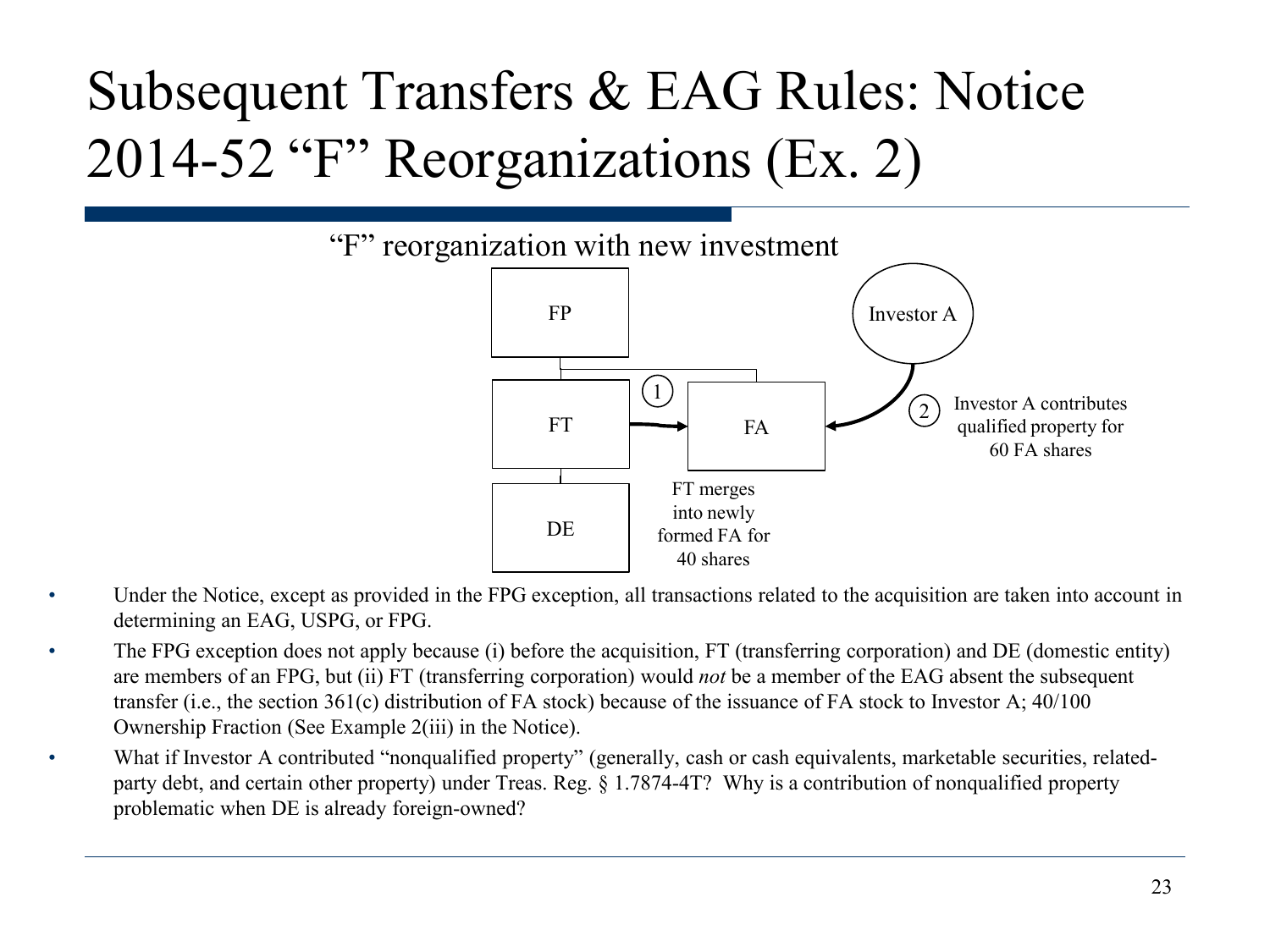#### Subsequent Transfers & EAG Rules: Notice 2014-52 "F" Reorganizations (Ex. 3)



If P is domestic (USPG exception):

-Is it true that before and after the acquisition, FT (or its successor) is a member of a USPG?

-Yes, if it doesn't have to be the same USPG

-No, if it has to be the same USPG in which P is the parent

-Is it true that after the acquisition and all related transfers of the transferred stock, DS (person that holds the transferred stock) and FA are both members of the USPG? If the answer is No, then the ownership fraction would be 40/40—is this result appropriate? (Note: reference to "the" suggests that the first requirement above must be referring to the same group)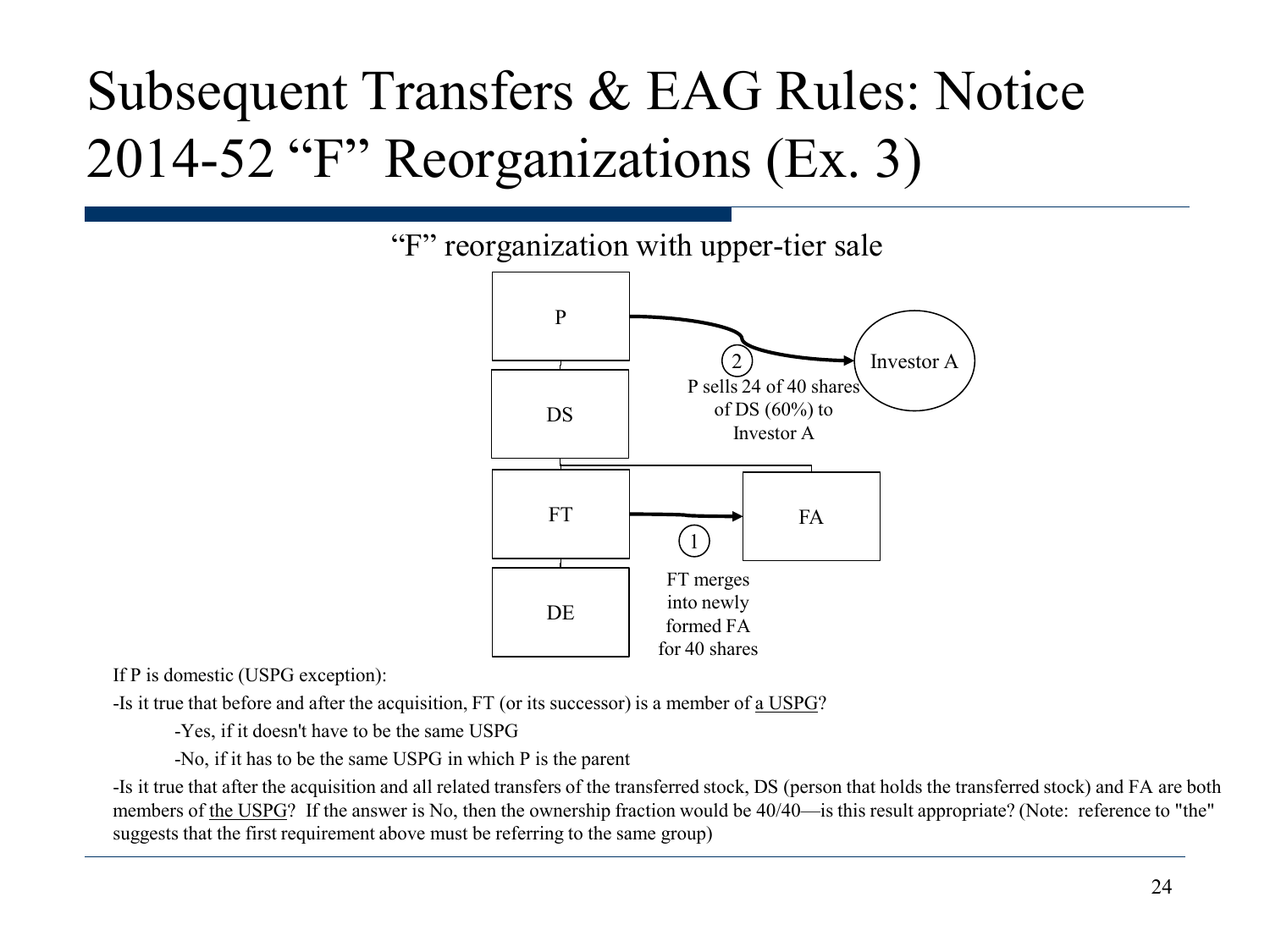#### Subsequent Transfers & EAG Rules: Notice 2014-52 "F" Reorganizations (Ex. 4)



- If P is foreign: FPG exception applies because (i) before the acquisition, FT (transferring corporation) and DE (domestic entity) are members of an FPG, and (ii) FT (transferring corporation) *would* be a member of "the EAG" but for the subsequent transfer (i.e., the section 361(c) distribution of FA stock) because sale occurs above the FA/FT level
- Does internal group restructuring exception apply, or does the fact that the common parent of the EAG changes get taken into account?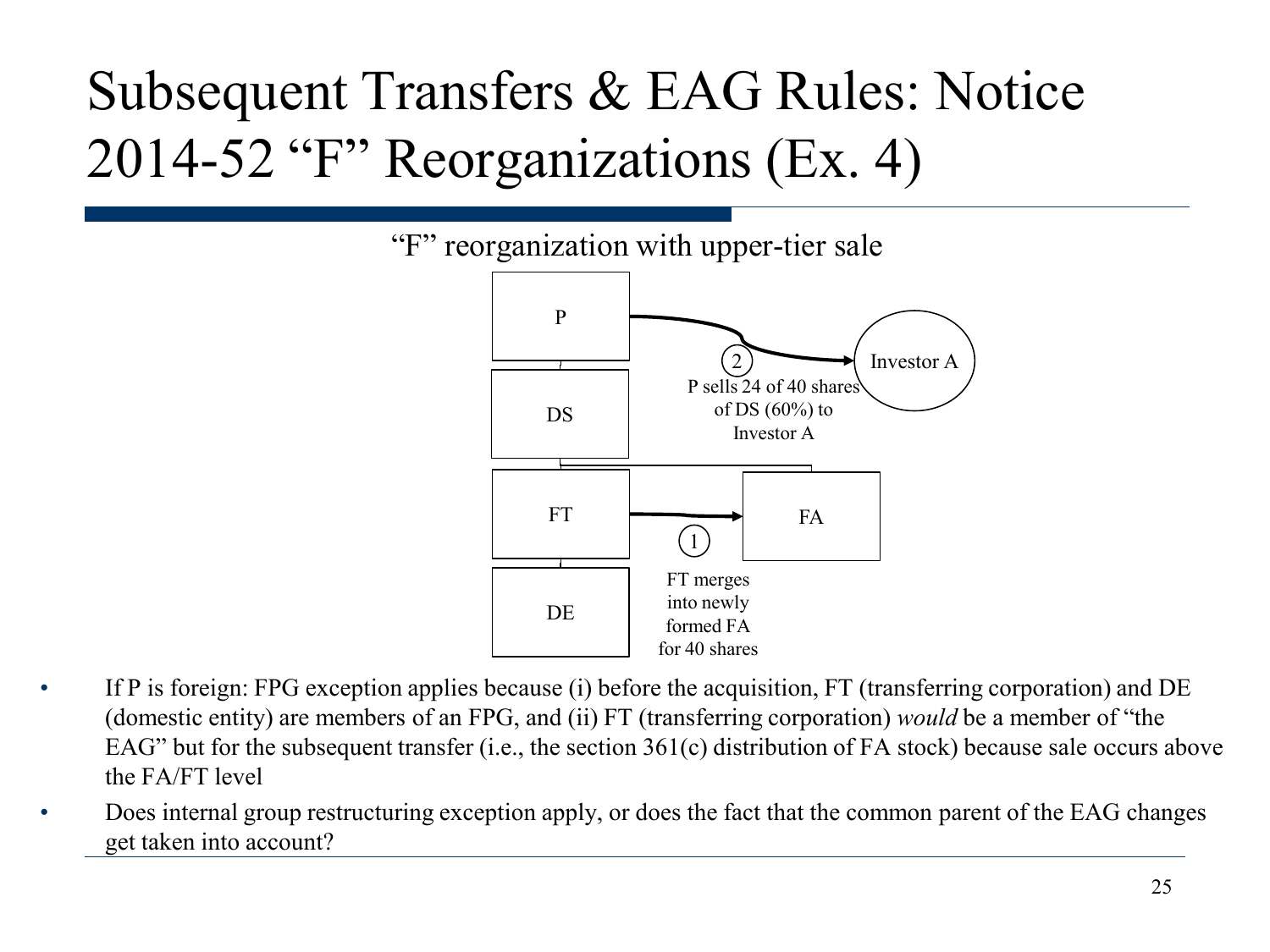

- U.S. property
	- Obligation/stock of a related U.S. person
- Quarterly determination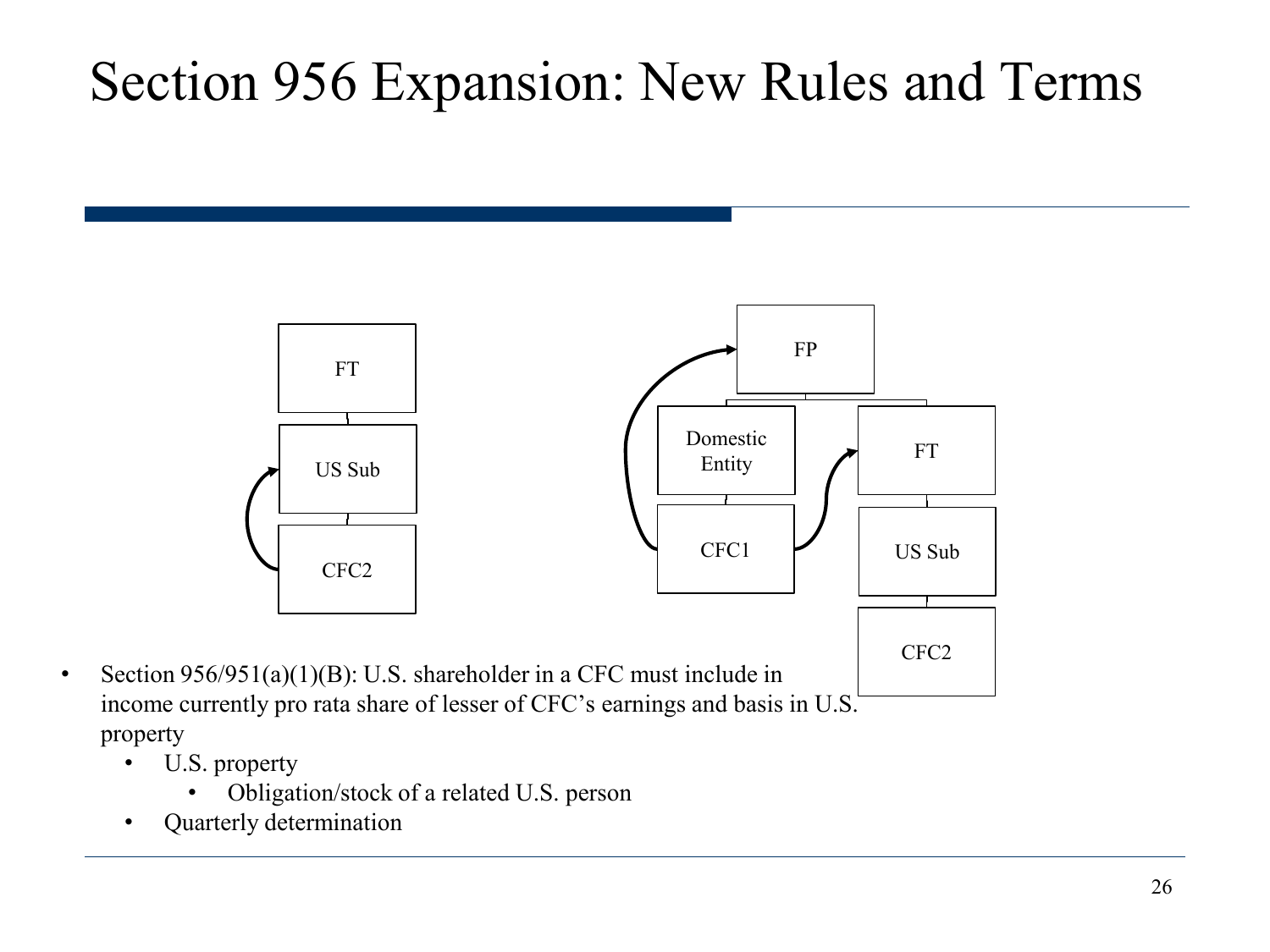- Any obligation or stock of a foreign related person (as defined in section 7872(d)) other than an "expatriated foreign subsidiary" (a "non-CFC foreign related person") will be treated as U.S. property to the extent such obligation or stock is acquired by an expatriated foreign subsidiary during the applicable period (within the meaning of section  $7874(d)(1)$ ).
- **Definitions:** 
	- "Expatriated foreign subsidiary" is a CFC with respect to which an expatriated entity (as defined in section 2.01(a) of Notice 2014-52, which refers back to section 7874(a)) is a U.S. shareholder
	- An "expatriated foreign subsidiary" does not include a CFC that is a member of the EAG immediately after the acquisition and all transactions related to the acquisition are completed (completion date) if the domestic entity is not a U.S. shareholder with respect to the CFC on or before the completion date
		- $\circ$  Intent here is to exclude any CFCs of a pre-existing U.S. subsidiary of foreign acquiring
		- o It is not clear whether, if a foreign subsidiary of foreign acquiring becomes a CFC of the domestic entity, such CFC becomes an expatriated foreign subsidiary or remains a non-CFC foreign related person
		- o To what extent do these definitions apply only after post-combination integration is completed (i.e., when is the completion date)?
- Aimed at shutting down source of financing for inversions and post-inversion planning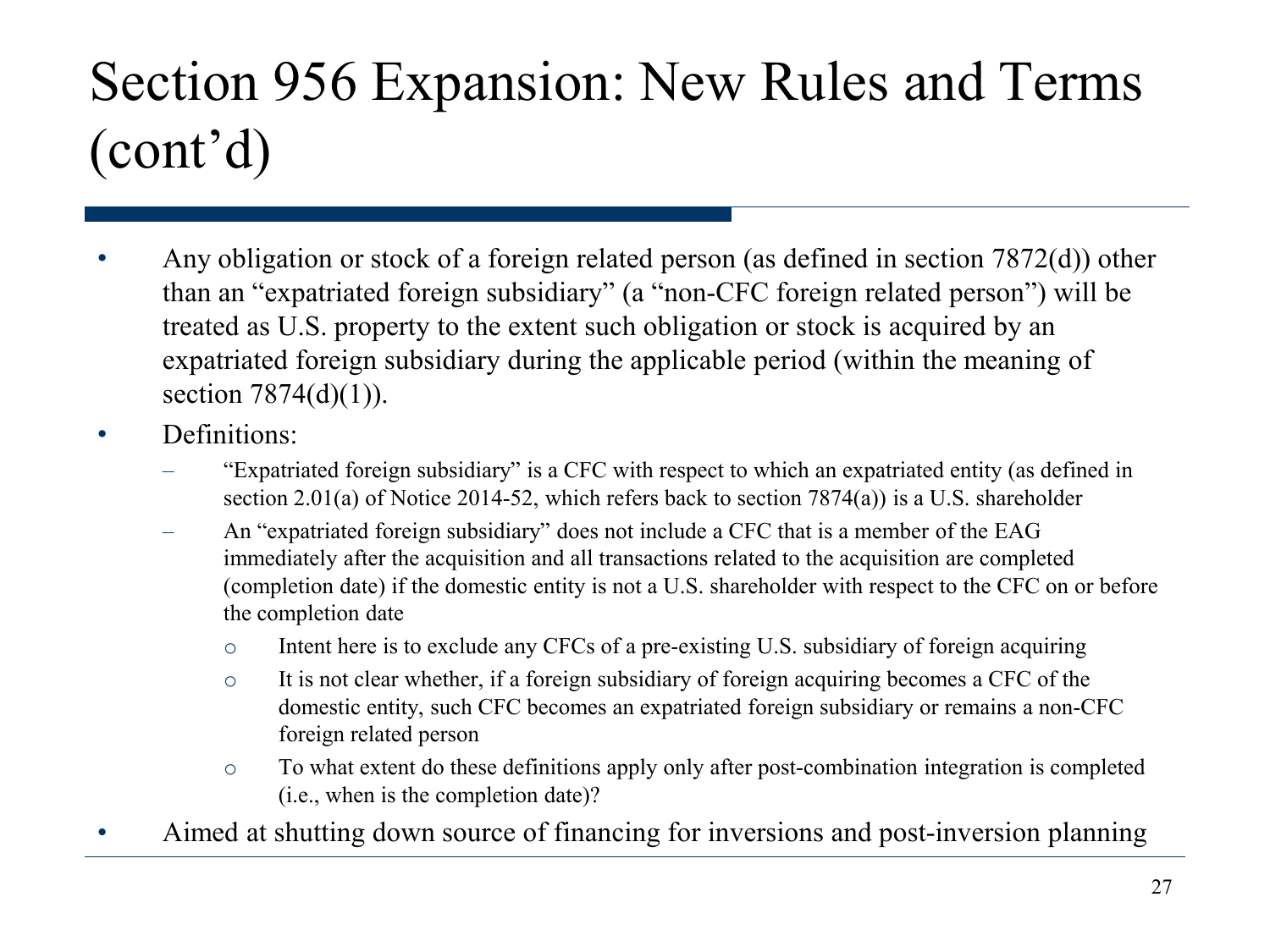#### Section 956 Expansion: Loan Examples



- Domestic Entity is an "expatriated entity," CFC1 is an "expatriated foreign subsidiary"
- CFC2 is not an "expatriated foreign subsidiary"
- FP, FT, and CFC2 are "non-CFC foreign related persons" as to CFC1
- Loans 1, 3, and 4 are U.S. property (same result even if the borrower is an intercompany "cash pool")
- Loan 2 is not U.S. property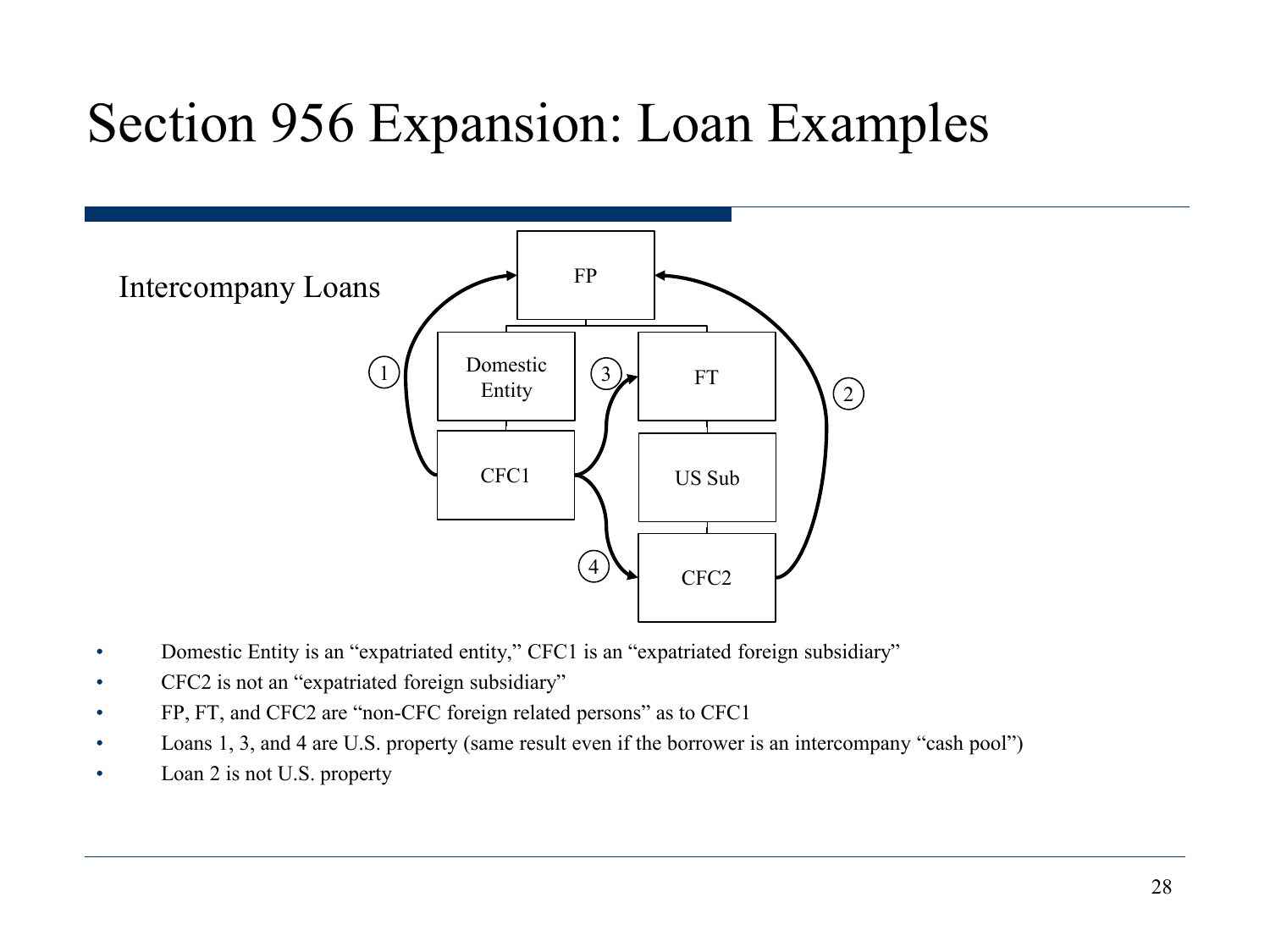## Section 956 Expansion: Loan Examples (cont'd)



- What if Loan 1 is put in place the day before FP's acquisition of Domestic Entity? Is such loan "acquired" during the "applicable period"?
- Why does Loan 3 give rise to a section 956 investment but Loan 2 does not?
	- Is the concern an anti-abuse concern with CFC2 on-lending to FP? If so, why not governed by section 1.956-  $1T(b)(4)?$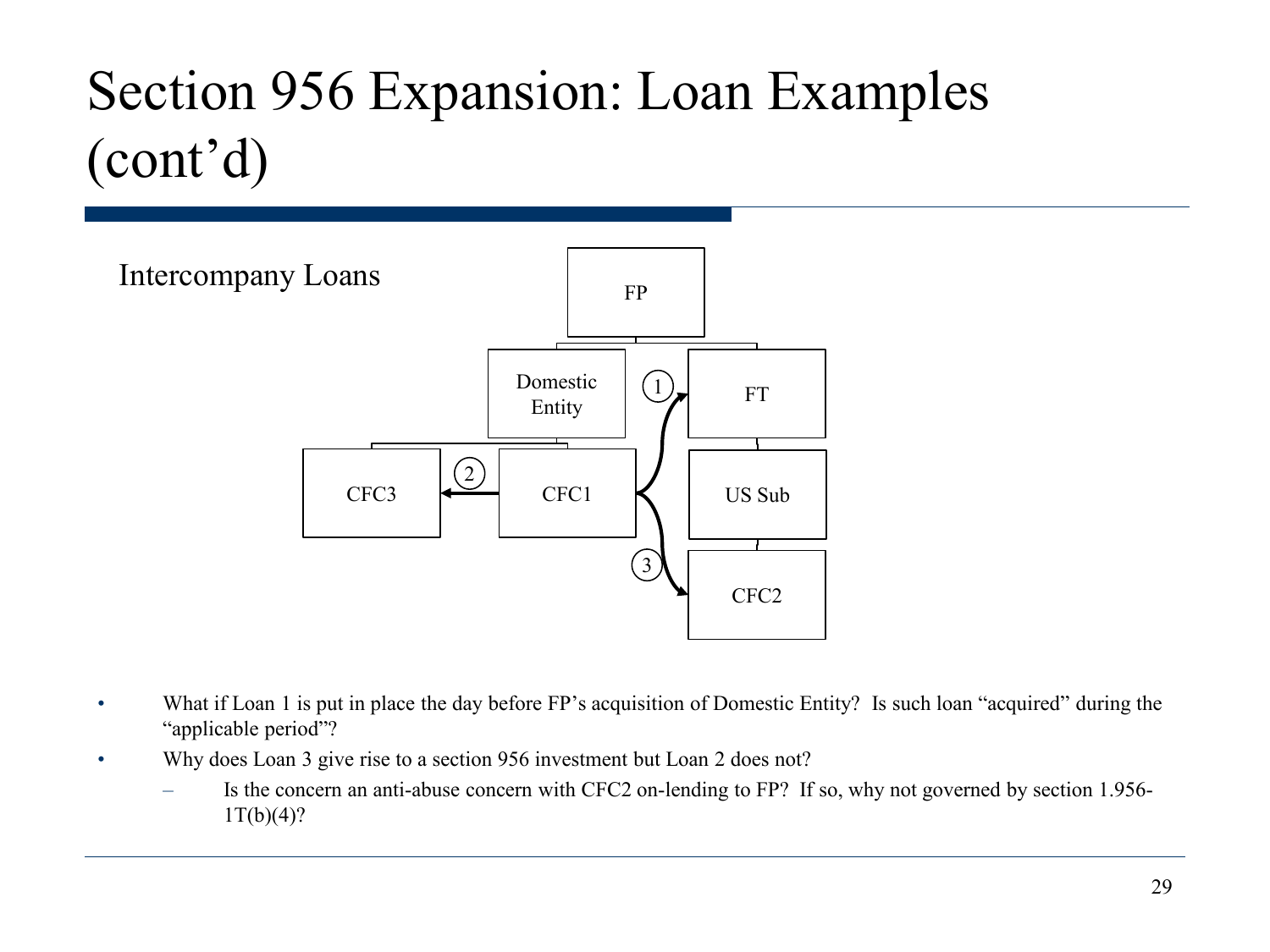### Section 956 Expansion: Stock Examples (cont'd)



- Transaction 1: CFC1 forms CFC3 and transfers assets/cash for 100% of CFC3 equity
- Transaction 2: CFC1 buys 51% or more of the stock of CFC2
	- Is CFC2 prevented from becoming an expatriated foreign subsidiary by definition? If so, stock of CFC2 section 956 property but can make loans to FP, etc.
- Transaction 3: CFC1 buys all of the stock For Sub from Third Party for cash
	- For Sub becomes a CFC of an expatriated entity (Domestic Entity) and thus appears to be an expatriated foreign subsidiary. Stock of For Sub not section 956 property, but it cannot lend funds or make equity investments in related, non-CFCs without triggering section 956.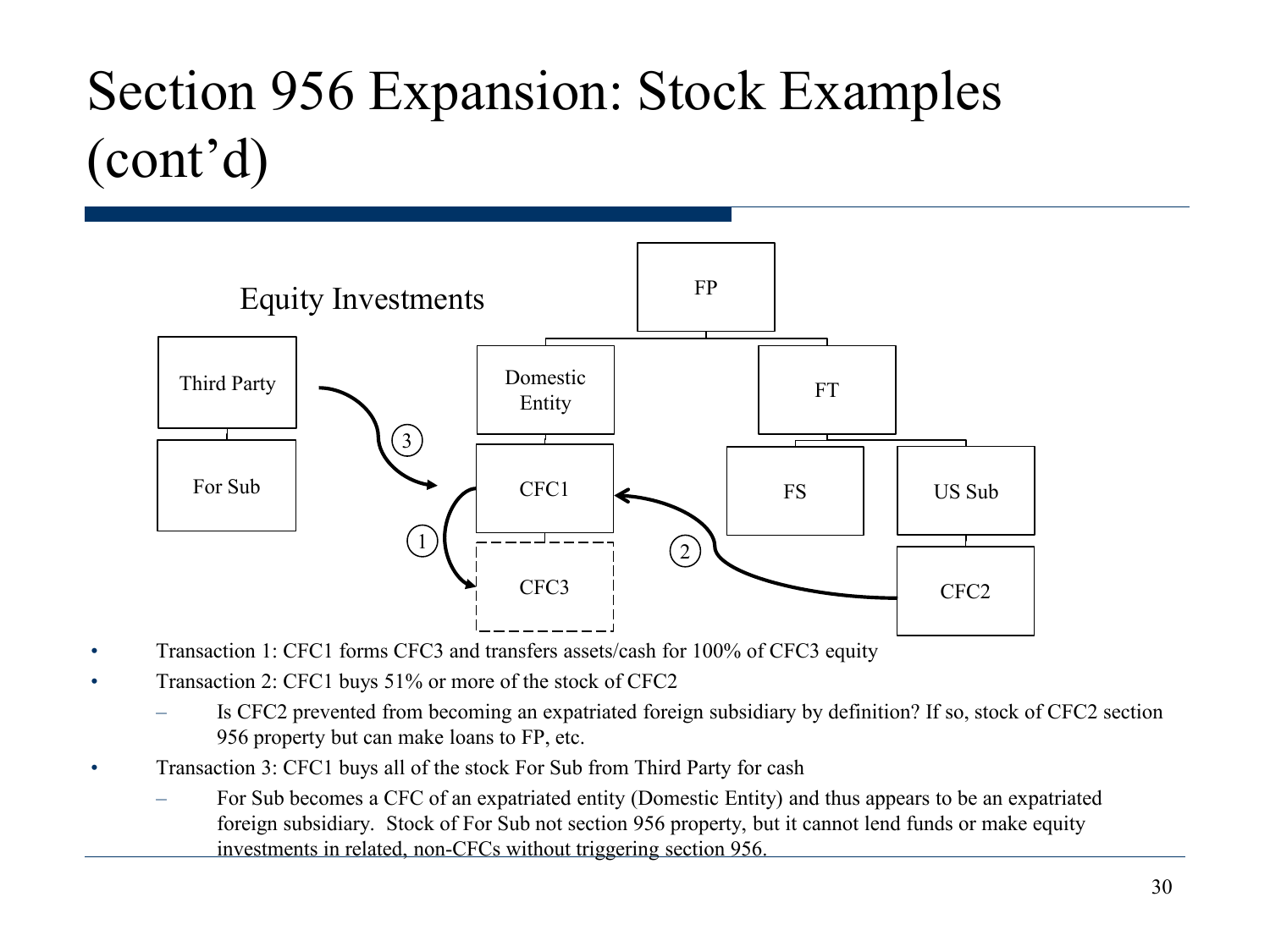- Section 956 rules adapted to apply to these new situations:
	- CFC pledge/guarantee rules of section 956(d) and Treas. Reg. § 1.956-2(c) can apply
		- $\triangleright$  E.g., expatriated foreign subsidiary guarantees a third-party borrowing of a non-CFC related person
	- Request for comments on application of exceptions in section  $956(c)(2)$  or Treas. Reg. § 1.956-2 (but will not apply the exception in Rev. Rul. 88-108 for certain obligations collected within 30 days)
	- Possibility of applying operative rule of section 956 with no exceptions? What is the basis for that cherrypicking?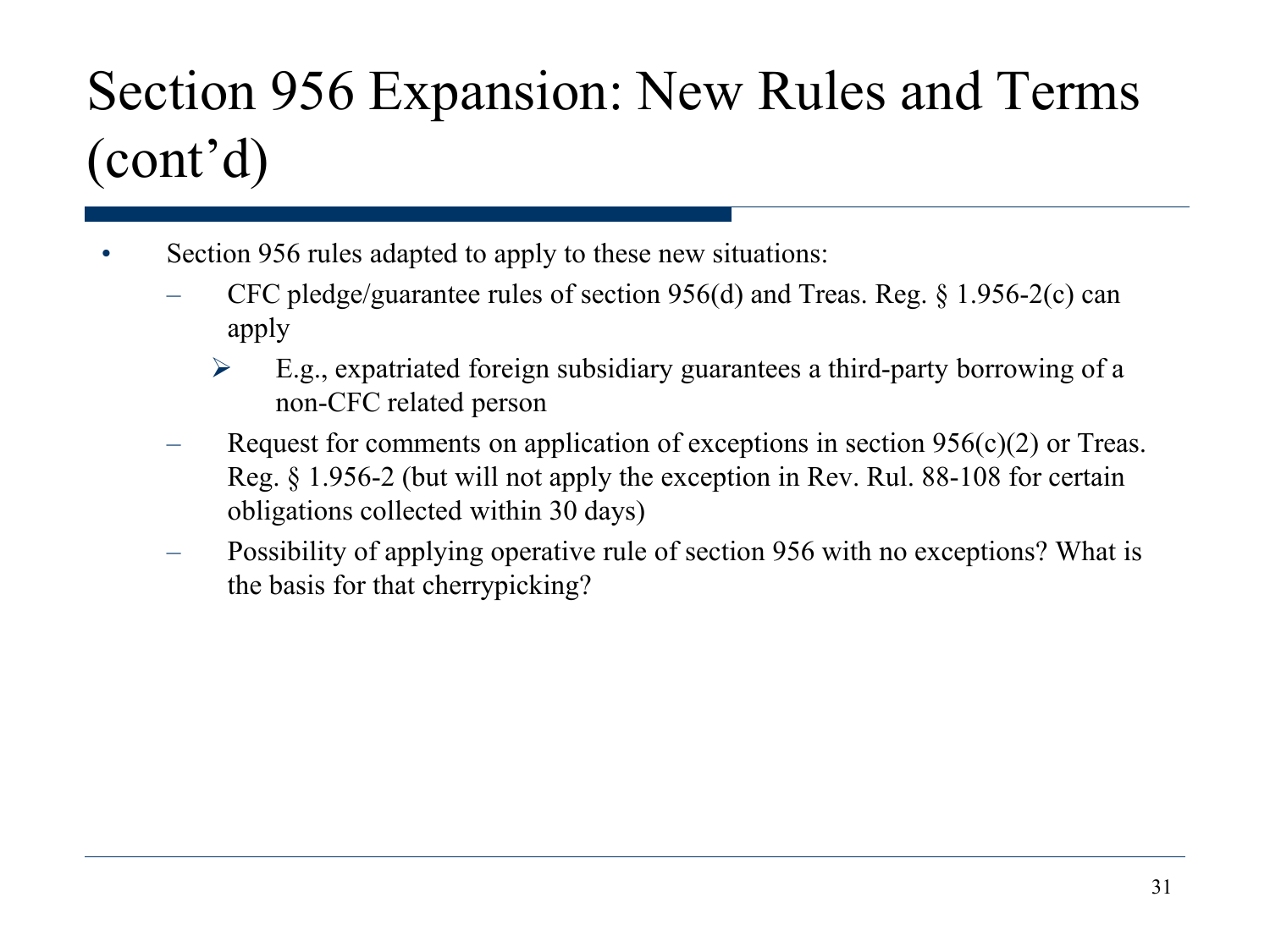- What is the policy for deeming a section 956 investment where the cash never touches any U.S. company?
	- At the time Section 956 was enacted, the Senate stated that the purpose of Section 956 was to tax U.S. shareholders of controlled foreign corporations ("CFCs") that invested in U.S. assets "on the grounds that this is substantially the equivalent of a dividend being paid to them." S. Rep. No. 87-1881, at 87 (1962).
	- Thus, Section 956 operates "to prevent the repatriation of income *to the United States* in a manner which does not subject it to U.S. taxation." H.R. Rep. No. 87-1447, at 51 (1962); S. Rep. No. 87-1881, at 87 (1962) (same). Emphasis added.
	- In keeping with this policy of preventing repatriation, Congress enacted several exceptions intended to prevent Section 956 from applying to "normal commercial transactions without intention to permit the funds *to remain in the United States* indefinitely." S. Rep. No. 87-1881, at 87 (1962); H.R. Rep. No. 87- 1447, at 51 (1962) (same). Emphasis added.
	- The IRS has consistently applied section 956 to reflect the substance of the transaction as a repatriation to the United States: "[S]ection 956 is intended to prevent the tax-free repatriation of earnings even in circumstances that would not otherwise constitute a dividend distribution. The facts and circumstances of each case must be reviewed to determine if, in substance, there has been *a repatriation of the earnings* of the controlled foreign corporation." Rev. Rul. 89-73, 1989-1 C.B. 258 (emphasis added).
	- Notice 2014-52 reiterates the animating policy: "In the absence of section 956, a U.S. shareholder of a CFC could access the CFC's funds (untaxed earnings and profits) in a variety of ways other than by the payment of an actual taxable dividend, such that there would be no reason for the U.S. shareholder to incur the dividend tax."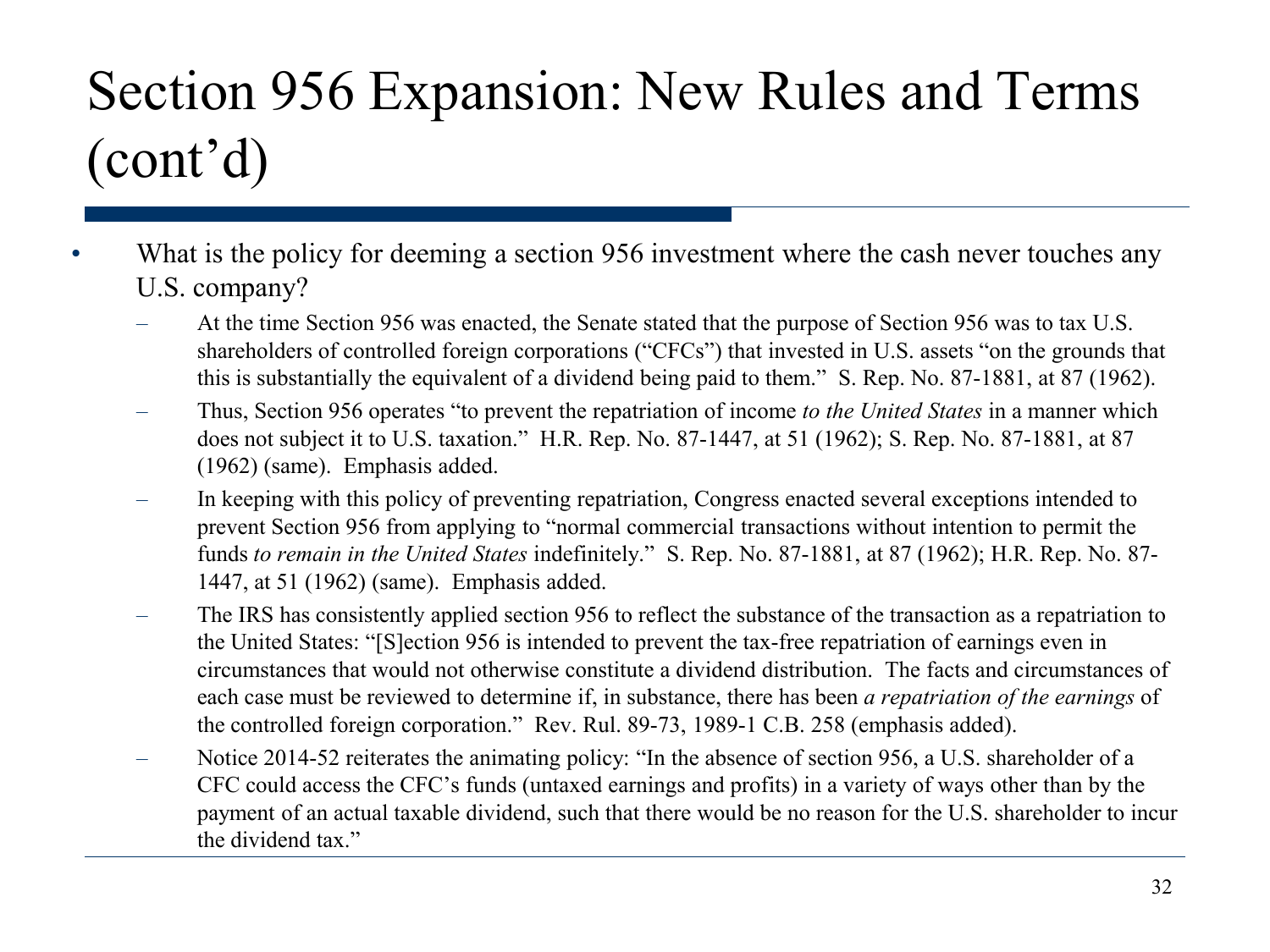- Why does Notice specifically target a U.S. corporation that falls within the "expatriated" entity" definition (60% or greater but less than 80% Ownership Fraction, no substantial business activities)?
	- According to Notice 2014-52, the new foreign parent in the newly inverted group could avoid section 956 by accessing the untaxed earnings and profits of CFCs in the U.S. target group without a current tax on the U.S. shareholders.
	- This is a result that U.S. shareholders could not achieve before the inversion.
	- New foreign parent's ability to access deferred CFC earnings and profits eliminates the need to pay dividends to U.S. shareholders, "thereby circumventing the purposes of section 956."
	- $How?$
- What is the authority for this expansion of section 956?
	- Section 956(e) provides (without ellipses) that "[t]he Secretary shall prescribe such regulations as may be necessary *to carry out the purposes of this section*, including regulations to prevent the avoidance of the provisions of this section through reorganizations or otherwise." Emphasis added.
	- According to Notice 2014-52, an inversion permits the foreign parent and U.S. shareholders to avoid paying dividends to U.S. shareholders, thereby avoid section 956, and thus an inversion is reorganization identified in section 956(e).
	- But this is true for all cash inversions not subject to section 7874.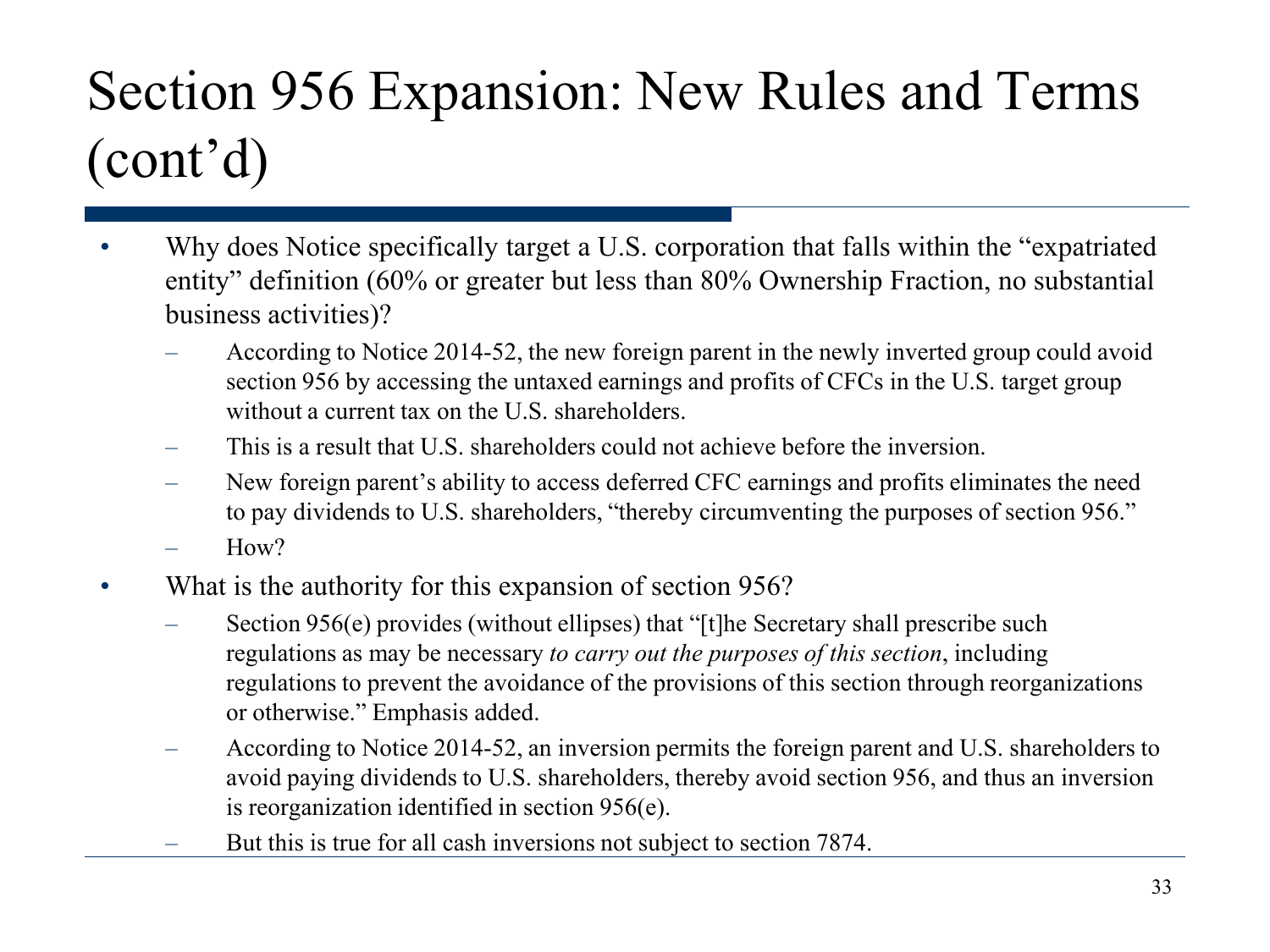#### Future Guidance

- "The Treasury Department and the IRS *expect to issue* additional guidance to further limit inversion transactions that are contrary to the purposes of section 7874 *and* the benefits of post-inversion tax avoidance transactions."
- "In particular, the Treasury Department and the IRS *are considering* guidance to address strategies that avoid U.S. tax on U.S. operations by shifting or 'stripping' U.S.-source earnings to lower-tax jurisdictions, including through intercompany debt."
- Other issues???
- "Future guidance *will apply prospectivel*y; however, the Treasury Department and the IRS expect that, to the extent any tax avoidance guidance applies only to inverted groups, *such guidance will apply to groups that completed inversion transactions on or after September 22, 2014*."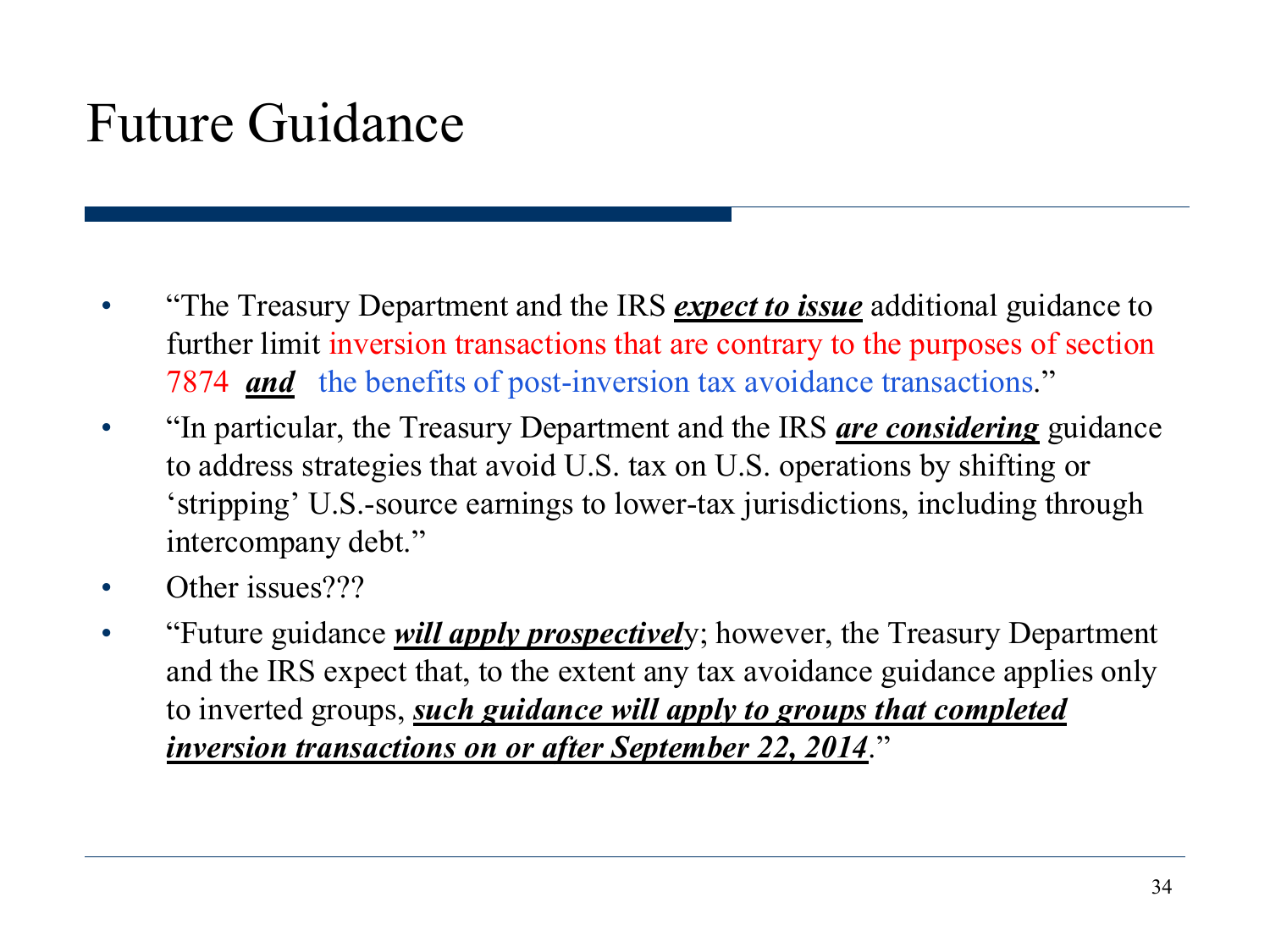#### Income Tax Treaty Policy

- The Treasury Department is also reviewing its tax treaty policy regarding inverted groups and the extent to which taxpayers inappropriately obtain tax treaty benefits that reduce U.S. withholding taxes on U.S. source income
- Inversion wave in late 1990s and early 2000s:
	- Renegotiation of the Barbados Treaty
	- Modifications to the Limitation on Benefits (LOB) provision
- Different destinations in the current transactions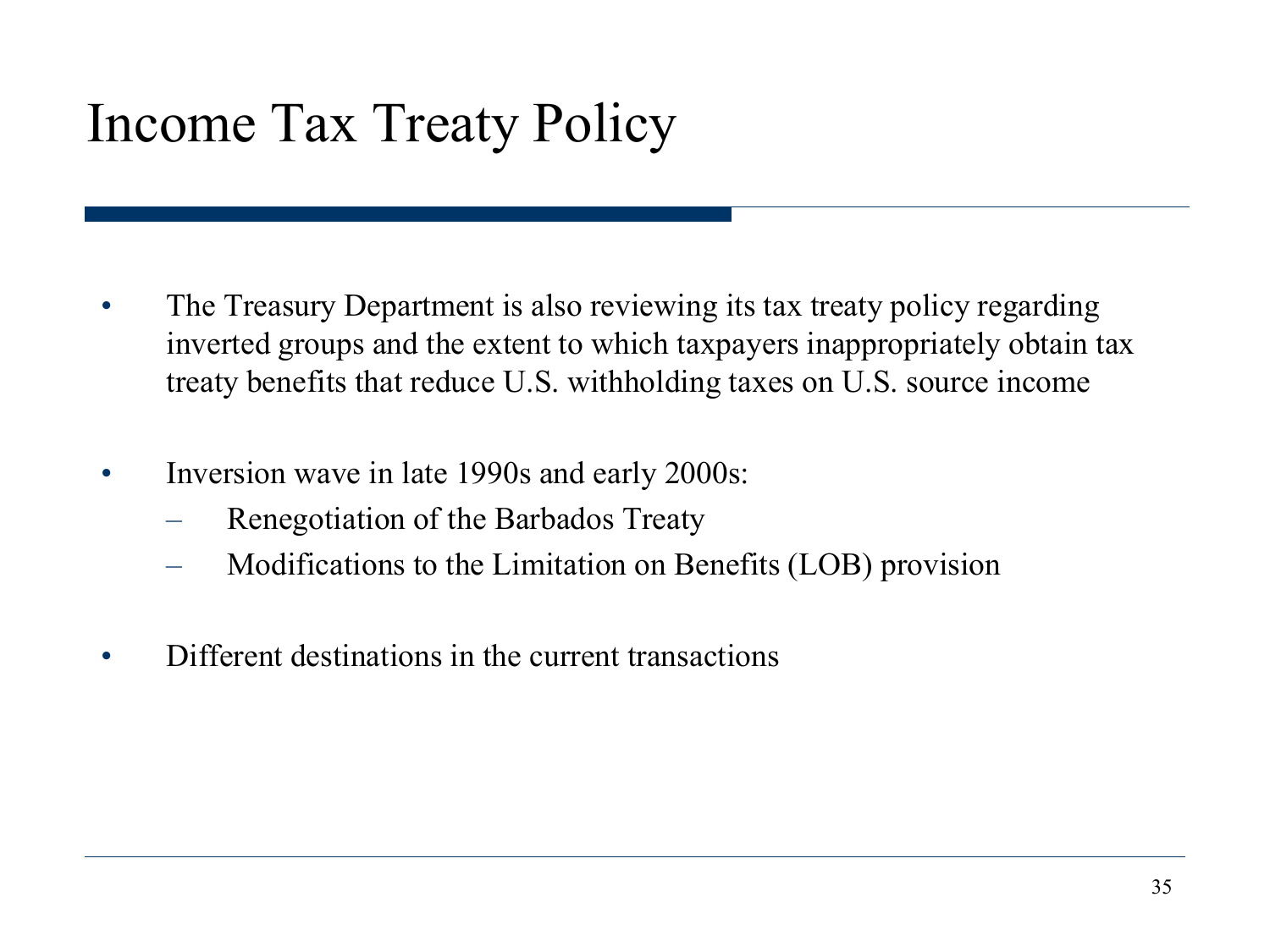## 2016 Greenbook Proposal

#### *Limit The Ability Of Domestic Entities To Expatriate*

- To limit the ability of domestic entities to expatriate, the proposal would broaden the definition of an inversion transaction by reducing the 80-percent test to a greater than 50-percent test, and eliminating the 60-percent test.
- The proposal also would add a special rule whereby, regardless of the level of shareholder continuity, an inversion transaction would occur if (i) immediately prior to the acquisition, the fair market value of the stock of the domestic entity is greater than the fair market value of the stock of the foreign acquiring corporation, (ii) the EAG is primarily managed and controlled in the United States, and (iii) the EAG does not conduct substantial business activities in the country in which the foreign acquiring corporation is created or organized.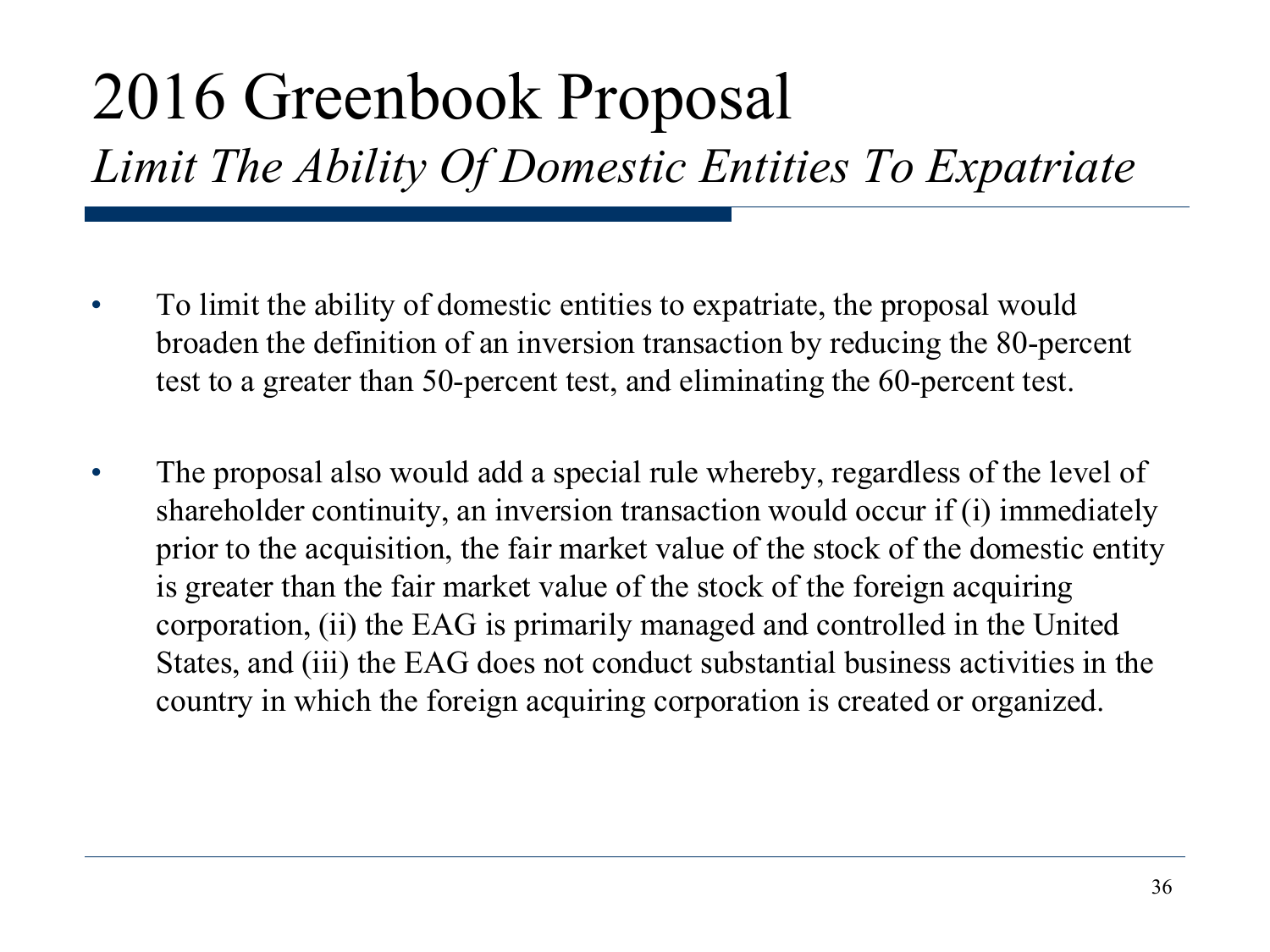# 2016 Greenbook Proposal (cont'd)

*Limit The Ability Of Domestic Entities To Expatriate*

- Additionally, the proposal would expand the scope of acquisitions described in section 7874 so that an inversion transaction could occur if there is a direct or indirect acquisition of substantially all of the assets of a domestic corporation or domestic partnership, substantially all of the trade or business assets of a domestic corporation or domestic partnership, or substantially all of the U.S. trade or business assets of a foreign partnership.
- In addition, the proposal would provide the IRS with authority to share tax return information with Federal agencies for the purpose of administering an agency's anti-inversion rules. Federal agencies receiving this information would be subject to the safeguarding and recordkeeping requirements under section 6103.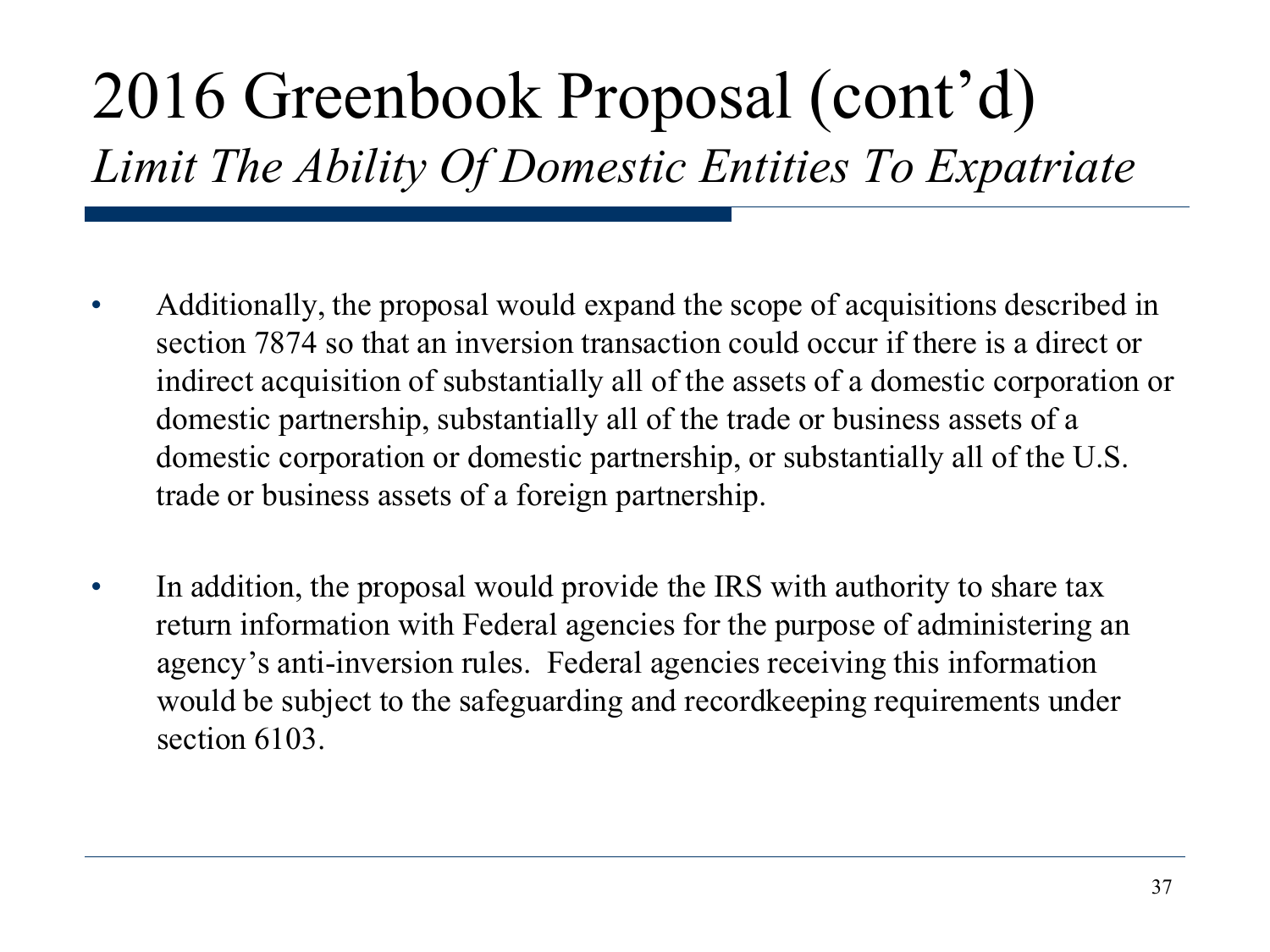# 2016 Greenbook Proposal (cont'd)

*Limit The Ability Of Domestic Entities To Expatriate*

• The proposals that would limit the ability of domestic entities to expatriate would be effective for transactions that are completed after December 31, 2015. The proposal providing the IRS with the authority to share information with other Federal agencies to assist them in identifying companies that were involved in an inversion transaction would be effective January 1, 2016, without regard to when the inversion transaction occurred.